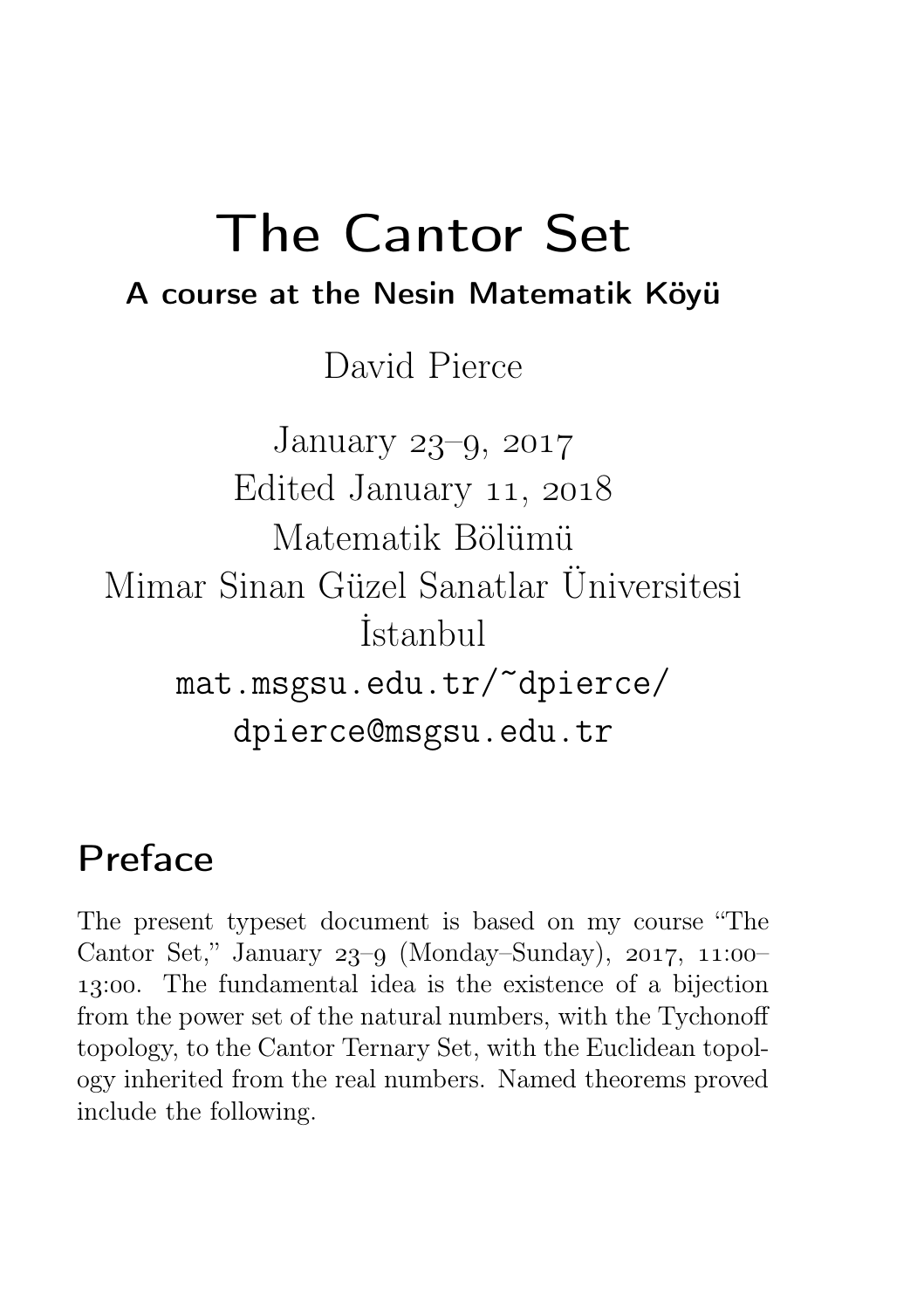- Cantor's Theorem. The power set of a set is strictly larger than the set itself (Theorem  $5$ , page  $7$ ).
- The Cantor–Schröder–Bernstein Theorem. Sets that embed in one another are equipollent (Theorem  $6$ , page 12).
- The Heine–Borel Theorem (for  $\mathbb R$  only; Theorem 7, page  $(18)$ .
- The Compactness Theorem (for propositional logic; Theorem 10, page 23: effectively, the simplest nontrivial case of the Tychonoff Theorem for infinite products).
- The Stone Representation Theorem. Every Boolean algebra embeds in a power set (Theorem  $17$ , page  $36$ ).

I spoke mostly in Turkish, while writing in English. Twentyfive students registered, but attendence dropped below ten by the fourth day. On the last day, there were four students, and I was sick with the flu virus that had been going around; I spoke for only an hour.

I started typesetting this document after the first lecture. Sources include (1) my handwritten notes, prepared before the lectures,  $(2)$  my memory of what happened in the lectures,  $(3)$  my typeset notes for a previous course in Sirince in 2014 on ultraproducts, and sometimes  $(4)$  my wish for improvement. I edited the document almost a year later, when preparing to teach a similar course. Additions made during this editing are in [square brackets]; simple corrections may be made silently.

### **Contents**

| 1 Monday, January 23, 2017  |    |
|-----------------------------|----|
| 2 Tuesday, January 24, 2017 | 10 |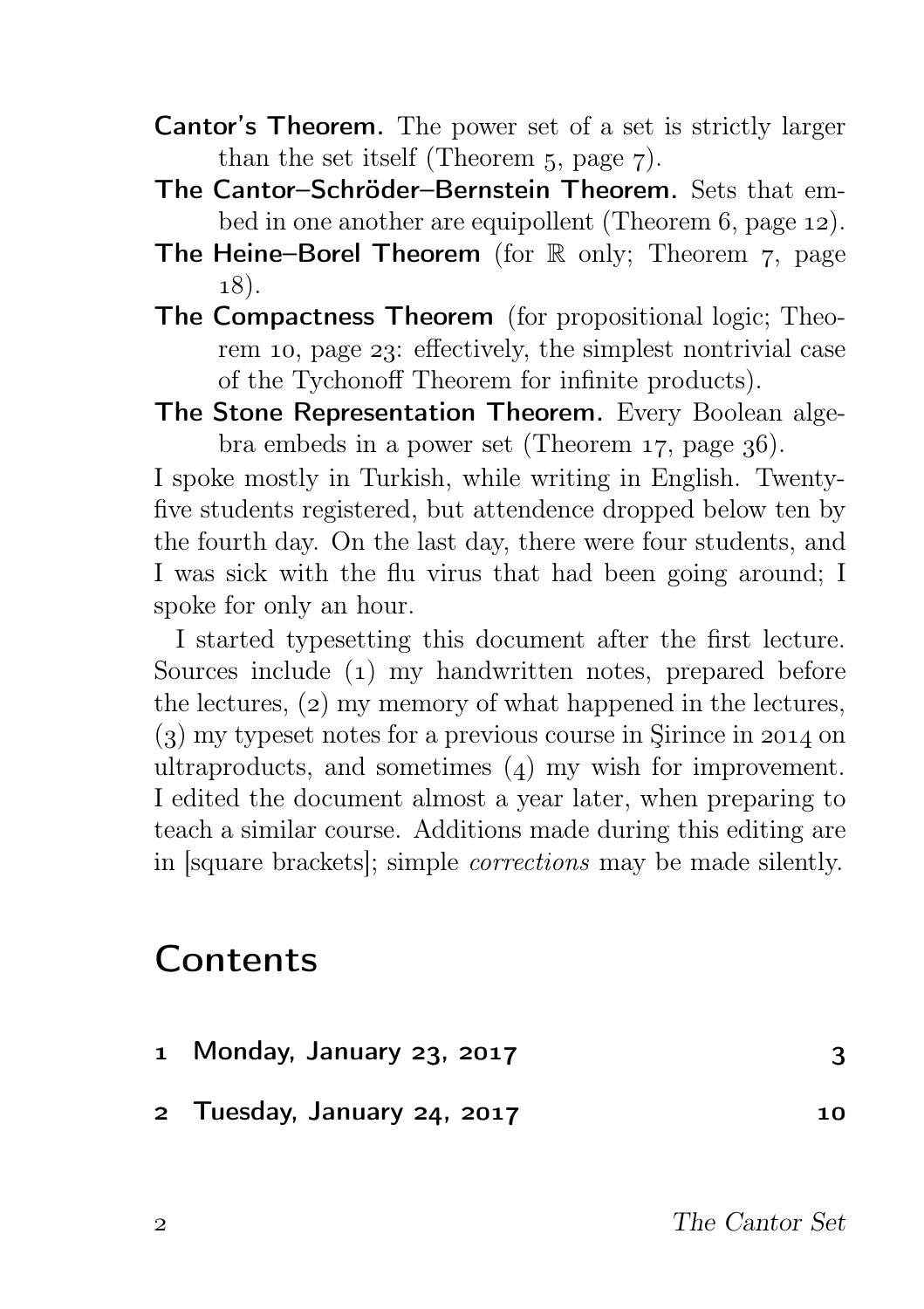| 3 Wednesday, January 25, 2017 | 16 |
|-------------------------------|----|
| 4 Thursday, January 26, 2017  | 19 |
| 5 Friday, January 27, 2017    | 24 |
| 6 Saturday, January 28, 2017  | 29 |
| 7 Sunday, January 29, 2017    | 35 |

# List of Figures

| 1 Graph of $y = \frac{x - 1/2}{x \cdot (1 - x)} \dots \dots \dots \dots \dots \dots \dots 13$ |  |
|-----------------------------------------------------------------------------------------------|--|
| 2 Cantor–Schröder–Bernstein Theorem 14                                                        |  |
| 3 The Cantor set 17                                                                           |  |

# 1 Monday, January 23, 2017

If there is a bijection from a set  $A$  to a set  $B$ , we shall write

 $A \approx B$ .

The relation  $\approx$  is an equivalence relation, since

$$
A \approx A,
$$
  
\n
$$
A \approx B \implies B \approx A,
$$
  
\n
$$
A \approx B \& B \approx C \implies A \approx C.
$$

In case  $A \approx B$ , we may say A and B are **equipollent.** We may also write

$$
|A|=|B|;
$$

 $Monday, January 23, 2017$  3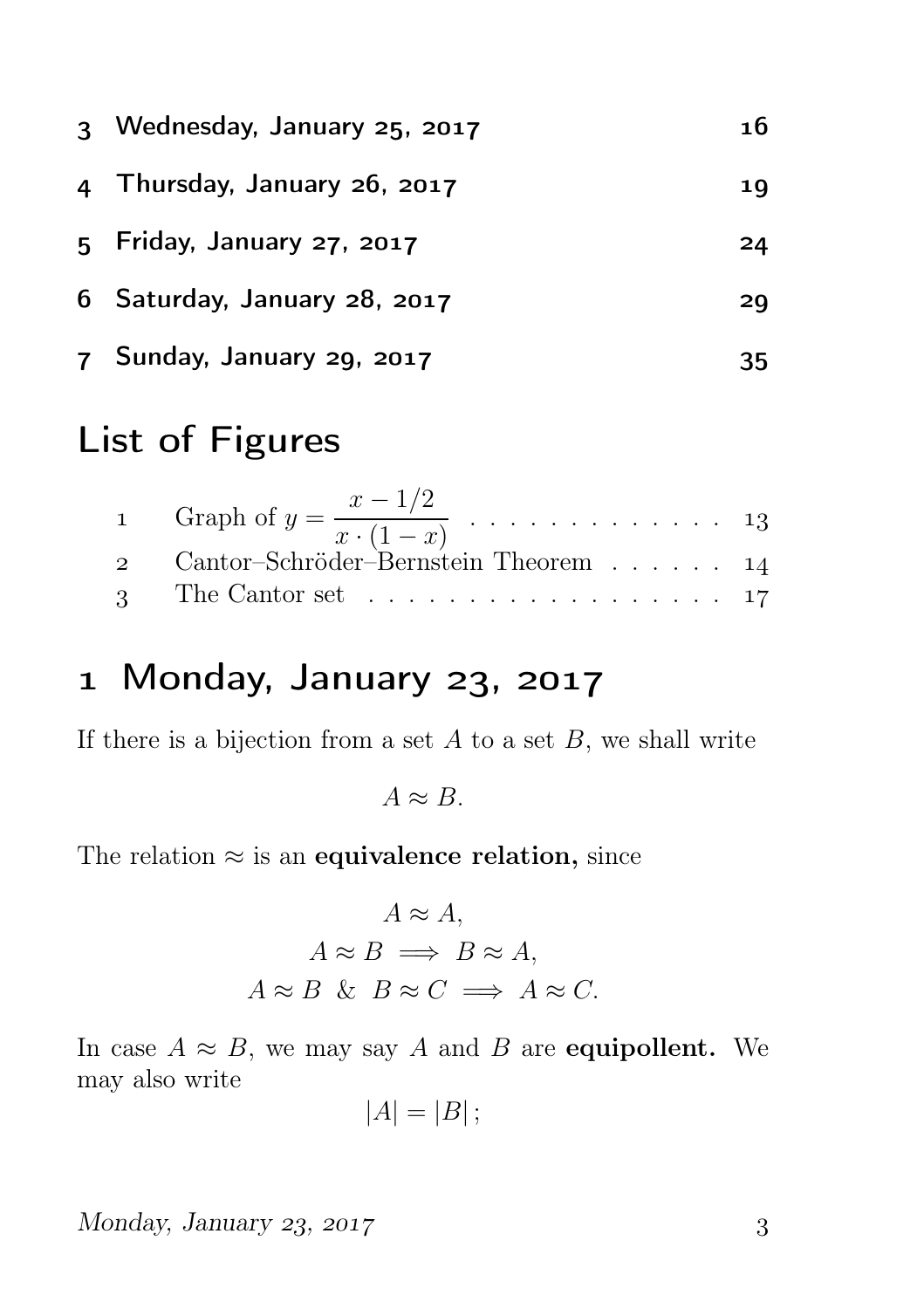but what does |A| itself mean?

If  $A$  is a finite set, we normally let  $|A|$  denote its size. Thus, defining

$$
\mathbb{N} = \{1, 2, 3, \dots\} = \{x \in \mathbb{Z} : x > 0\},\
$$

the set of counting numbers, we have

$$
\{x \in \mathbb{N} \colon x \mid 12\} = \{1, 2, 3, 4, 6, 12\},\
$$

so

$$
|\{x \in \mathbb{N} : x | 12\}| = 6.
$$

But in this case, what is 6? For our convenience, we shall define

$$
6 = \{0, 1, 2, 3, 4, 5\},\
$$

a 6-element set. [Similarly, every counting-number  $n$  will be an *n*-element set; see  $(3)$ , page  $9$ .

What is  $|A|$  if A is infinite? We define

$$
\mathbf{w} = \{0\} \cup \mathbb{N} = \{x \in \mathbb{Z} \colon x \geq 0\},\
$$

the set of **natural numbers.** Then  $\mathbb{N} \approx \omega$  because of the bijection  $x \mapsto x - 1$ . We therefore define

$$
|\mathbb{N}|=\omega.
$$

A set is called **countable** if it is finite or equipollent with  $\omega$ . But we shall see presently that there are uncountable sets.

Because equipollence is an equivalence relation, we may consider defining  $|A|$  as the corresponding equivalence class,

$$
\{X \colon X \approx A\}.
$$

A problem with this is that the term class is actually appropriate here! if  $A \neq \emptyset$ , then  $\{X : X \approx A\}$  is a proper class, namely a class that is not a set.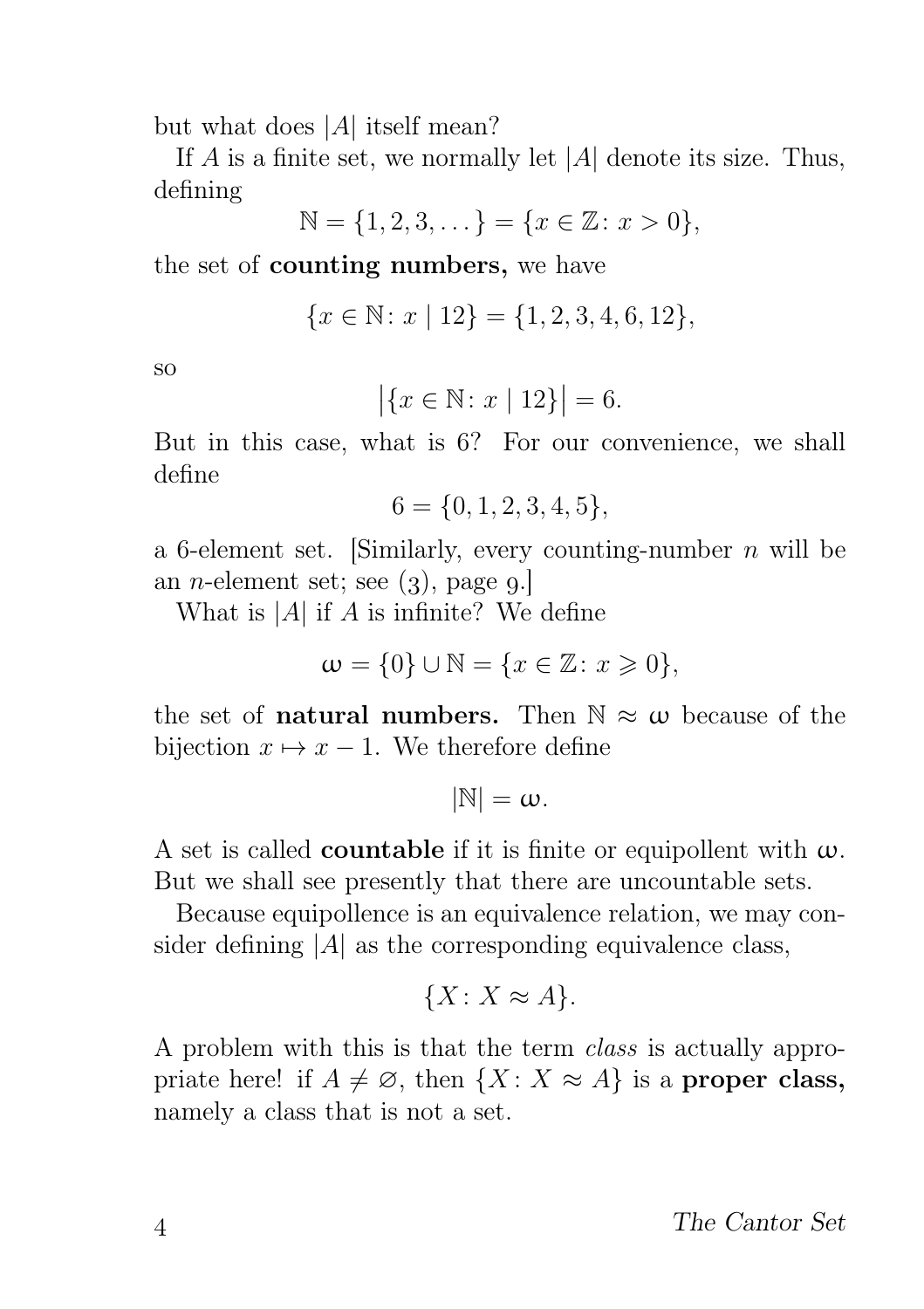Every set is a class, but not every class is a set. Sets are collections that satisfy certain axioms: for us, the Zermelo– Fraenkel axioms, called ZF, along with the Axiom of Choice, called AC. Together, these axioms are denoted by ZFC. One of the axioms of ZF is

 Axiom (Extension). Sets that have the same elements that are sets are equal:

$$
\forall x \,\forall y \, \big(\forall z \ (z \in x \leftrightarrow z \in y) \rightarrow x = y\big).
$$

All variables, here and in other formal expressions of set theory, refer to sets. In particular, sets  $A$  and  $B$  can be equal, even if A has an element that is not a set and that is not in B. In this case though, our logic will still not distinguish between A and B. Briefly, we may assume that all elements of sets are sets.

This is a convenience for set theory. Elsewhere in mathematics, we do not usually consider elements of sets as sets. For example, in point set topology, which we shall look at later, the elements of sets are generally treated merely as points, which are not required to be sets themselves. However, in any particular application, these points can presumably be understood as certain sets.

Once we have sets, as governed by ZFC, then we can define collections of them by means of formulas that have single free variables. Such collections are **classes.** If  $\varphi(x)$  is a singulary formula in the language of set theory, it defines the class denoted by

$$
\{x\colon\varphi(x)\}.
$$

For example, we can form the class

$$
\Big\{x\colon\forall y\ \big(\forall z\ (z\in x\leftrightarrow z\in y)\rightarrow x=y\big)\Big\}.
$$

 $Monday, January 23, 2017$   $5$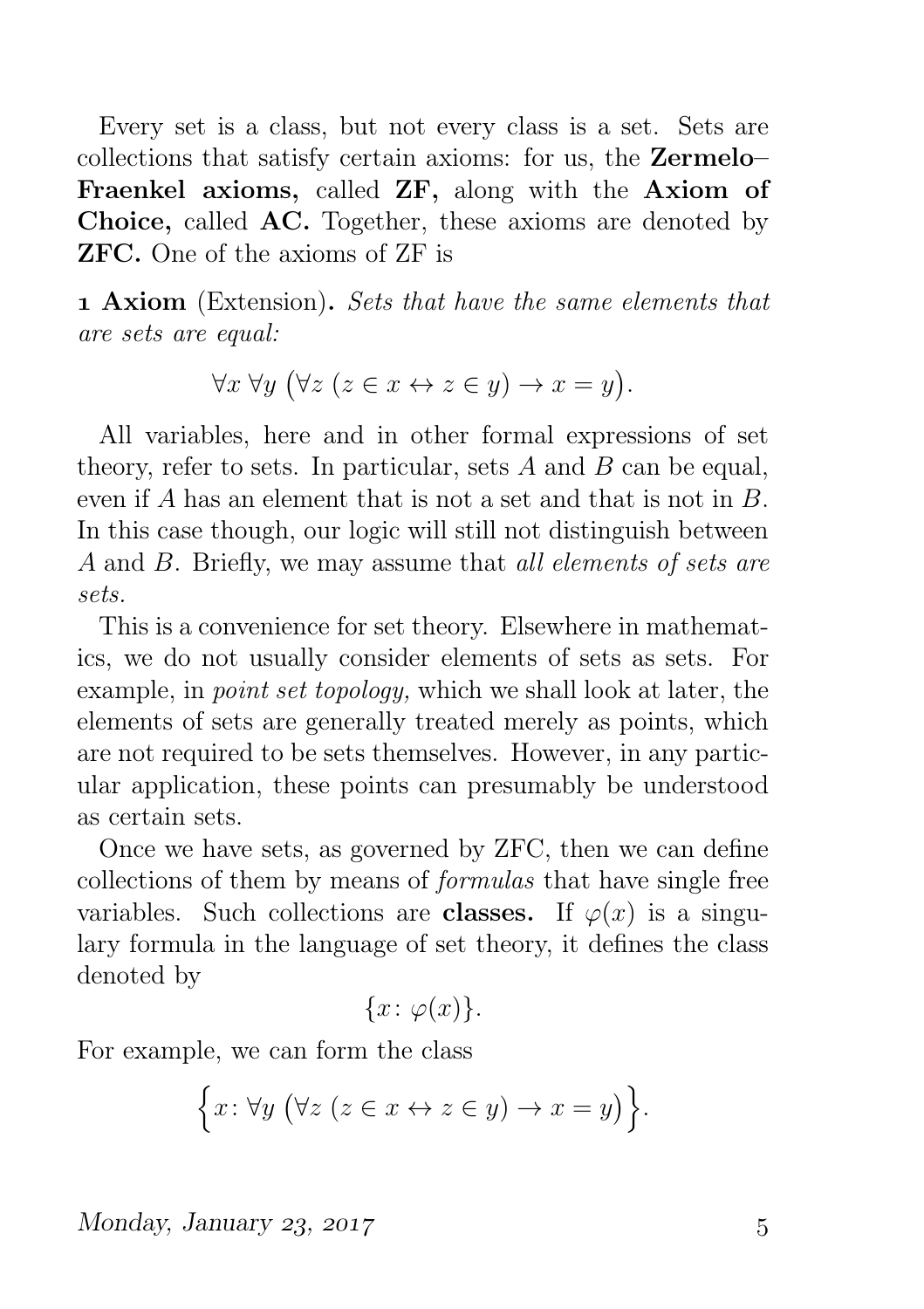By the Extension Axiom, this class is the universal class, called V. Thus

$$
\mathbf{V} = \{x \colon x = x\}.
$$

Every set A is (or is equal to) the class  $\{x: x \in A\}$ . However, not every set is a class:

**2 Theorem** (Russell Paradox). The class  $\{x: x \notin x\}$  is not a set.

Proof. Suppose if possible that the class is the set A. Then

$$
A \in A \implies A \notin A, \qquad A \notin A \implies A \in A,
$$

which is absurd.

The proof requires  $A$  to be a set, since the variable  $x$  used in the definition of  $\{x: x \notin x\}$  can be replaced only by sets.

It follows from the theorem that  $V$  itself is not a class, because of the following.

**3 Axiom** (Separation). Every subclass of a set is a set, that is, for every singulary formula  $\varphi(x)$ ,

$$
\forall y \; \exists z \; \forall x \; \big(x \in z \leftrightarrow x \in y \land \varphi(x)\big).
$$

The subset  $\{x: x \in A \land \varphi(x)\}\$  of A is usually written as

$$
\{x \in A \colon \varphi(x)\}.
$$

We shall denote classes by boldface letters. These will be constants, not variables. If  $C$  is a class, then by definition

$$
\mathscr{P}(\mathbf{C}) = \{x \colon \forall y \ (y \in x \to x \in \mathbf{C})\}
$$

$$
= \{x \colon x \subseteq \mathbf{C}\}.
$$

The Cantor Set

 $\Box$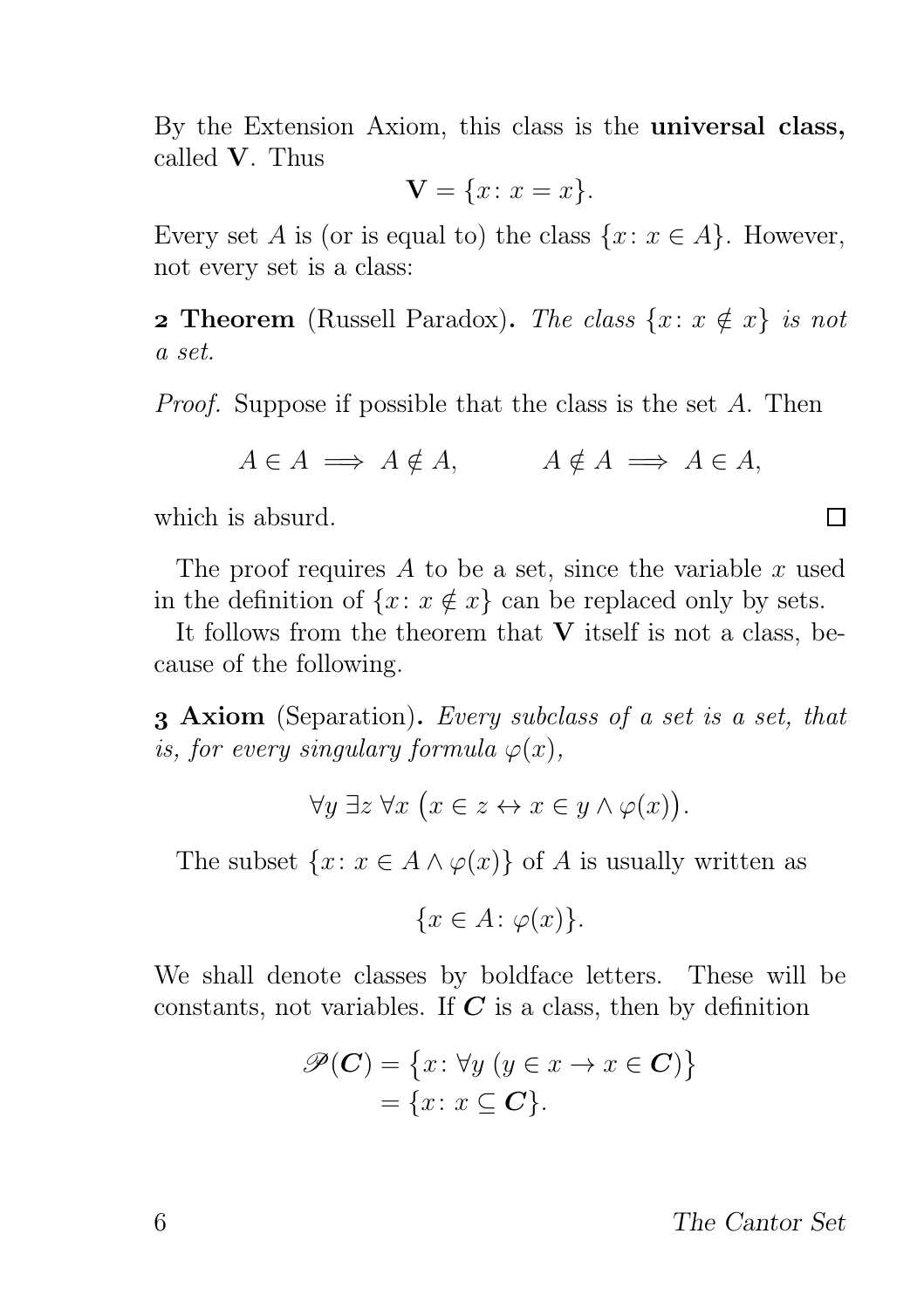This is the **power class** of  $C$ . Here  $C$  may be a proper class; but in this case it does not belong to  $\mathcal{P}(C)$ , because the elements of this class (as of every class) are sets. A proper class is never an element of a class (much less a set).

 Axiom (Power Set). The power class of a set is a set, which we shall call the **power set** of the set:

$$
\forall x \; \exists y \; \forall z \; (z \in y \leftrightarrow z \subseteq x).
$$

Note that

$$
\mathbf{V} = \mathscr{P}(\mathbf{V}).
$$

Thus  $V \approx \mathcal{P}(V)$ , except that, strictly speaking we did not define the relation  $\approx$  to exist between proper classes.

Cantor's Theorem. For all sets A,

 $A \not\approx \mathscr{P}(A)$ .

Proof. We use the idea of the proof of the Russell Paradox. Supposing f to be an injection from A to  $\mathscr{P}(A)$ , we define

$$
B = \{ x \in A \colon x \notin f(x) \},
$$

a subset of  $A$ . Then for all  $c$  in  $A$ ,

$$
c \in B \implies c \notin f(c), \qquad c \notin B \implies c \in f(c).
$$

In either case,  $B \neq f(c)$ , because the two sets have different elements. Indeed, it is usually a logical axiom that equal things have all of the same properties, and in particular the converse of the Extension Axiom,

$$
\forall y \,\forall z \,\big(y = z \to \forall x \,\big(x \in y \leftrightarrow x \in z\big)\big),\tag{1}
$$

 $M$ onday, January 23, 2017  $\frac{1}{7}$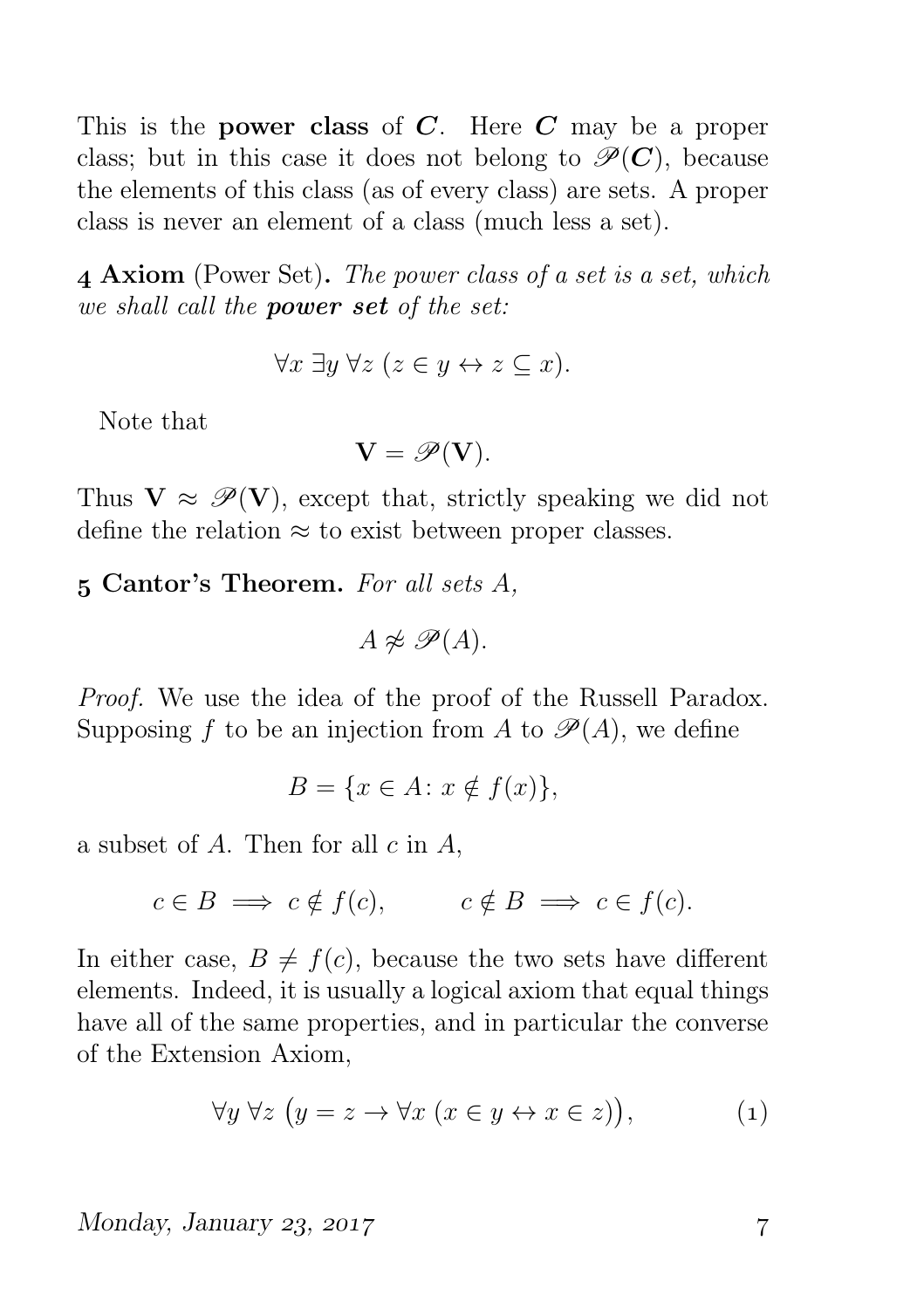is true, and more generally, for all binary formulas  $\varphi(x, y)$ ,

$$
\forall y \ \forall z \ \left( y = z \to \forall x \ \left( \varphi(x, y) \leftrightarrow \varphi(x, z) \right) \right). \tag{2}
$$

However, in an early paper, Abraham Robinson (called then Robinsohn) showed that one could *define* equality of sets by what we have called the Extension Axiom. This means one also has  $(1)$  by definition; and then, in order to obtain the generalization  $(2)$ , one can use, as an axiom, the special case

$$
\forall y \ \forall z \ \big( y = z \rightarrow \forall x \ \big( y \in x \leftrightarrow z \in x \big) \big).
$$

In any case, at present we have  $B \notin f[A]$ , where by definition

$$
f[A] = \{f(x) \colon x \in A\}.
$$

Thus  $f$  is not surjective.

The term power set can be understood as follows. First of all, for any sets A and B, we define  $B^A$  as the set of functions from  $A$  to  $B$ . By the  $ZF$  axioms, this is really a set. For, a function is a class of ordered pairs with certain properties, and an ordered pair can be defined as a certain set; if the domain of the function is a set, then the function itself is a set.<sup>∗</sup>

 $\Box$ 

<sup>\*</sup>To be precise,  $(a, b)$  can be defined as the set  $\{\{a\}, \{a, b\}\};$  and a function whose domain is a set is a set by the Replacement Axiom. [Thus the elements of  $B^A$  are indeed sets, so  $B^A$  itself is a class. To show that it is a set, we use the **Pairing Axiom**, whereby  $\{A, B\}$  is a set; and the Union Axiom, whereby, for any class  $C$ , if  $C$  is a set, then so is its **union,**  $\bigcup \mathbf{C}$ , which by definition is  $\{x: \exists y \ (x \in y \land y \in \mathbf{C})\}$ . Now  $A \cup B$ is by definition  $\bigcup \{A, B\}$ , which is a set. Then the class  $A \times B$ , which is  $\{(x, y): x \in A \land y \in B\}$ , is a set, because it is a subclass of  $\mathcal{P}(\mathcal{P}(A \cup B))$ . Finally,  $A^B$  is a subclass of  $\mathscr{P}(A \times B)$ .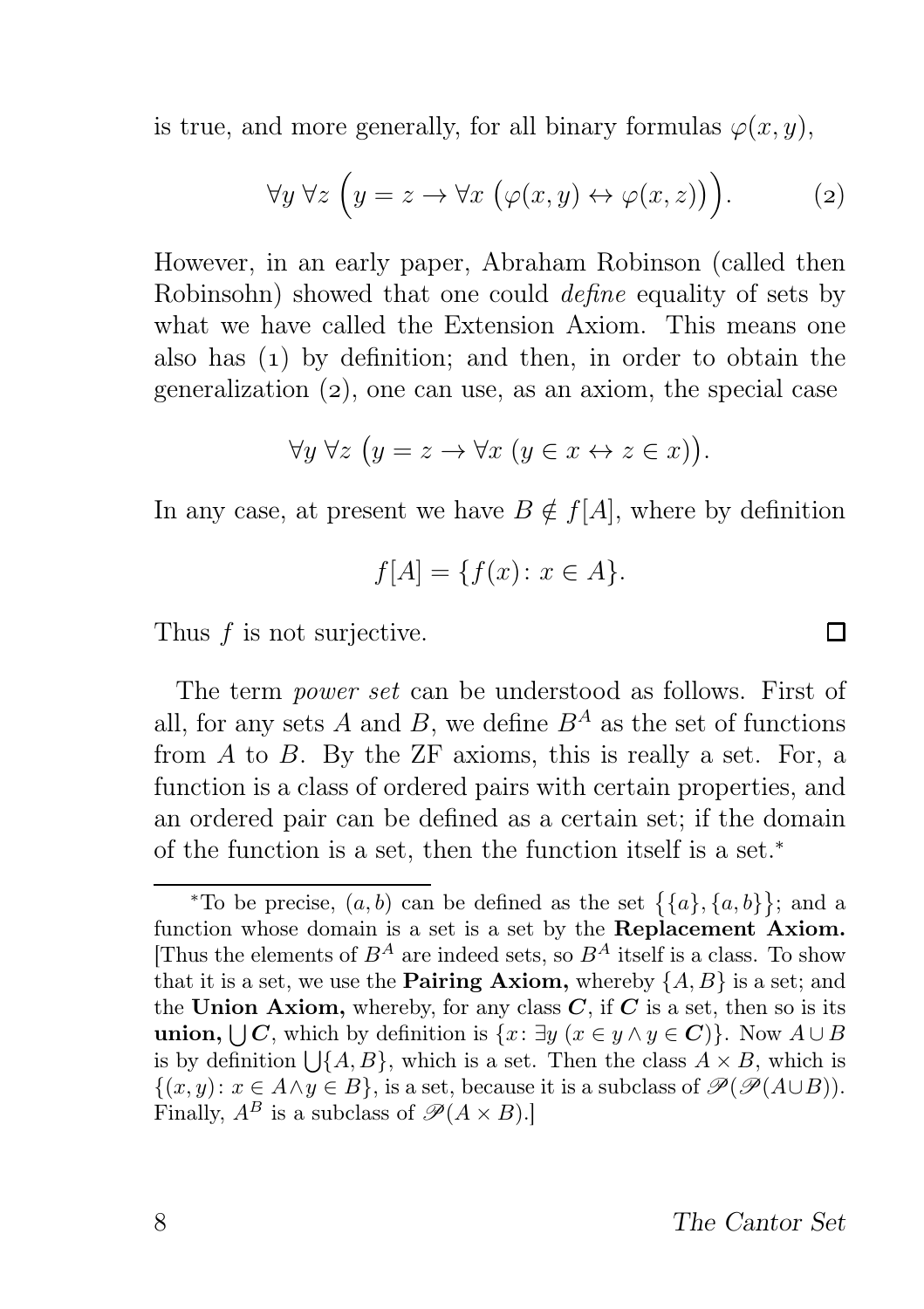For each n in  $\omega$ , we understand

$$
n = \{0, \dots, n - 1\} = \{x \in \omega : x < n\}.\tag{3}
$$

Then

$$
0 = \varnothing, \qquad \qquad 1 = \{0\}, \qquad \qquad 2 = \{0, 1\},
$$

and also

$$
n+1=n\cup\{n\}.
$$

Then by definition  $2^A = \{\text{functions from } A \text{ to } \{0,1\}\}\,$  and so

$$
2^A \approx \mathscr{P}(A),
$$

because the function that assigns, to every  $f$  in  $2<sup>A</sup>$ , the subset  ${x \in A: f(x) = 1}$  of A is a bijection with  $\mathscr{P}(A)$ .

We are going to show  $\mathscr{P}(\omega) \approx \mathbb{R}$ . First we shall define an injection from  $\mathscr{P}(\omega)$  to R. As a first attempt, if  $A \subseteq \omega$ , we define

$$
f(A) = \sum_{k \in A} \frac{1}{2^{k+1}}.\tag{4}
$$

Then  $f(\emptyset) = 0$  and  $f(\omega) = 1$ , and in general

$$
f(A) \in [0,1].
$$

We have

$$
f({2x : x \in \omega}) = \frac{2}{3},
$$
  $f({2x + 1 : x \in \omega}) = \frac{1}{3}.$ 

However, the equation  $f(X) = 1/2$  has two solutions,  $\{0\}$  and  $\omega \setminus \{0\}$ ; so f is not injective. We now define

$$
g(A) = \sum_{k \in A} \frac{2}{3^{k+1}}.\tag{5}
$$

By definition,  $g[\mathscr{P}(\omega)]$  is the **Cantor set.** We shall show tomorrow that  $q$  is injective.

#### $Monday, January 23, 2017$  9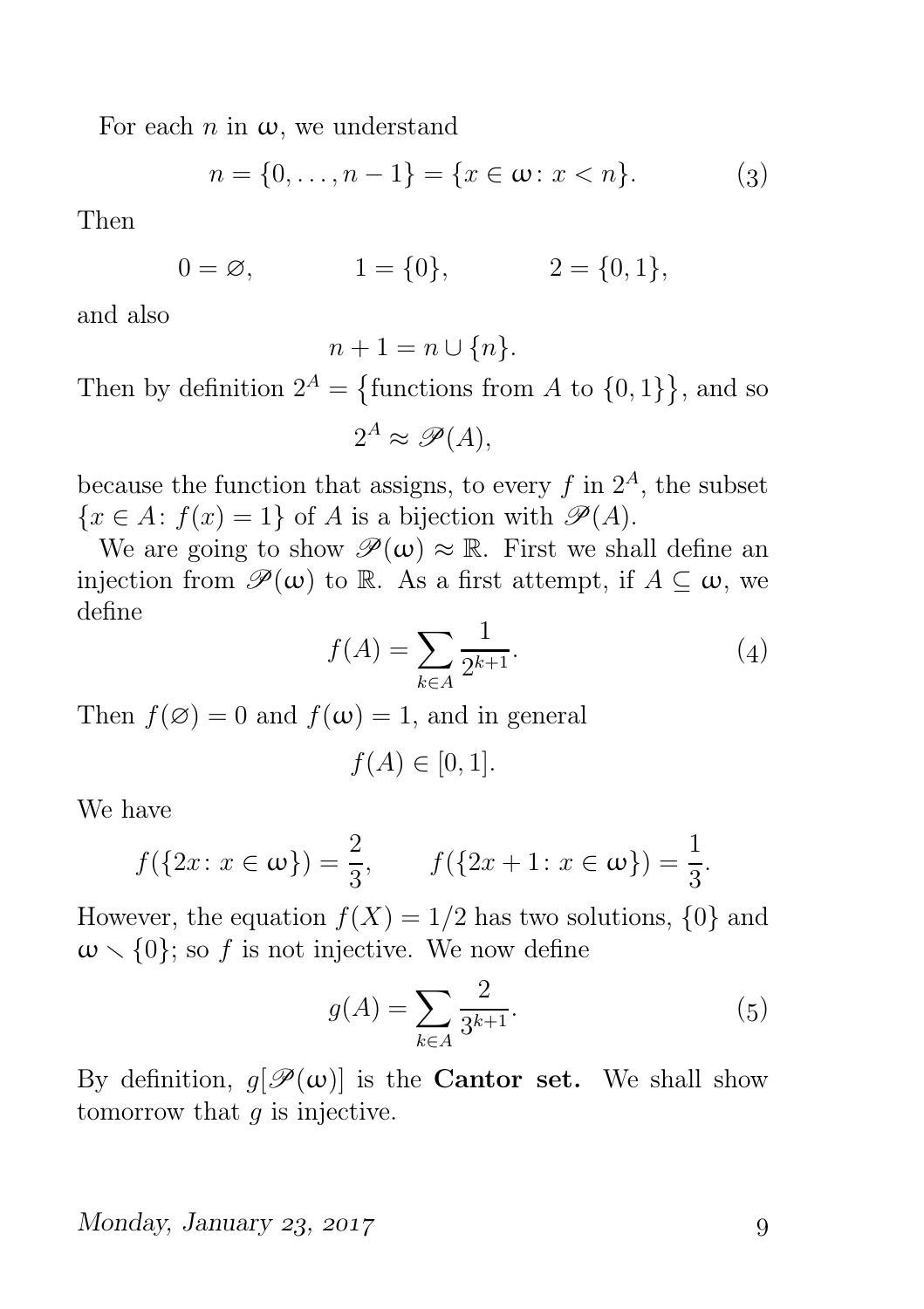# 2 Tuesday, January 24, 2017

Suppose A and B are distinct subsets of  $\omega$ . Defining

$$
A \bigtriangleup B = (A \setminus B) \cup (B \setminus A),
$$

the symmetric difference of  $A$  and  $B$ , we let

$$
m = \min(A \bigtriangleup B).
$$

We may assume  $m \in B \setminus A$ . Then

$$
A \subseteq \{x \in A : x < m\} \cup \{x \in \omega : x > m\},\
$$
\n
$$
B \supseteq \{x \in A : x < m\} \cup \{m\}.
$$

With g as in (5), and letting  $c = g(\lbrace x \in A : x < m \rbrace)$ , we have

$$
g(A) \leq c + \frac{1}{3^{m+1}} < c + \frac{2}{3^{m+1}} \leq g(B).
$$

Thus *q* is injective.

Whenever an injective function exists from an arbitrary set A to an arbitary set  $B$ , we write

 $A \preccurlyeq B$ .

With g, we have shown  $\mathscr{P}(\omega) \preccurlyeq \mathbb{R}$ , in fact  $\mathscr{P}(\omega) \preccurlyeq [0, 1].$ We now show

$$
[0,1) \preccurlyeq \mathscr{P}(\omega)
$$

by defining an injective function h from [0, 1) to  $\mathscr{P}(\omega)$ . If f is as defined on  $\mathscr{P}(\omega)$  by (4), then f is surjective onto [0, 1]. In this case, we can let  $h$  be a right inverse of  $f$ , so that

$$
f\big(h(y)\big) = y
$$

The Cantor Set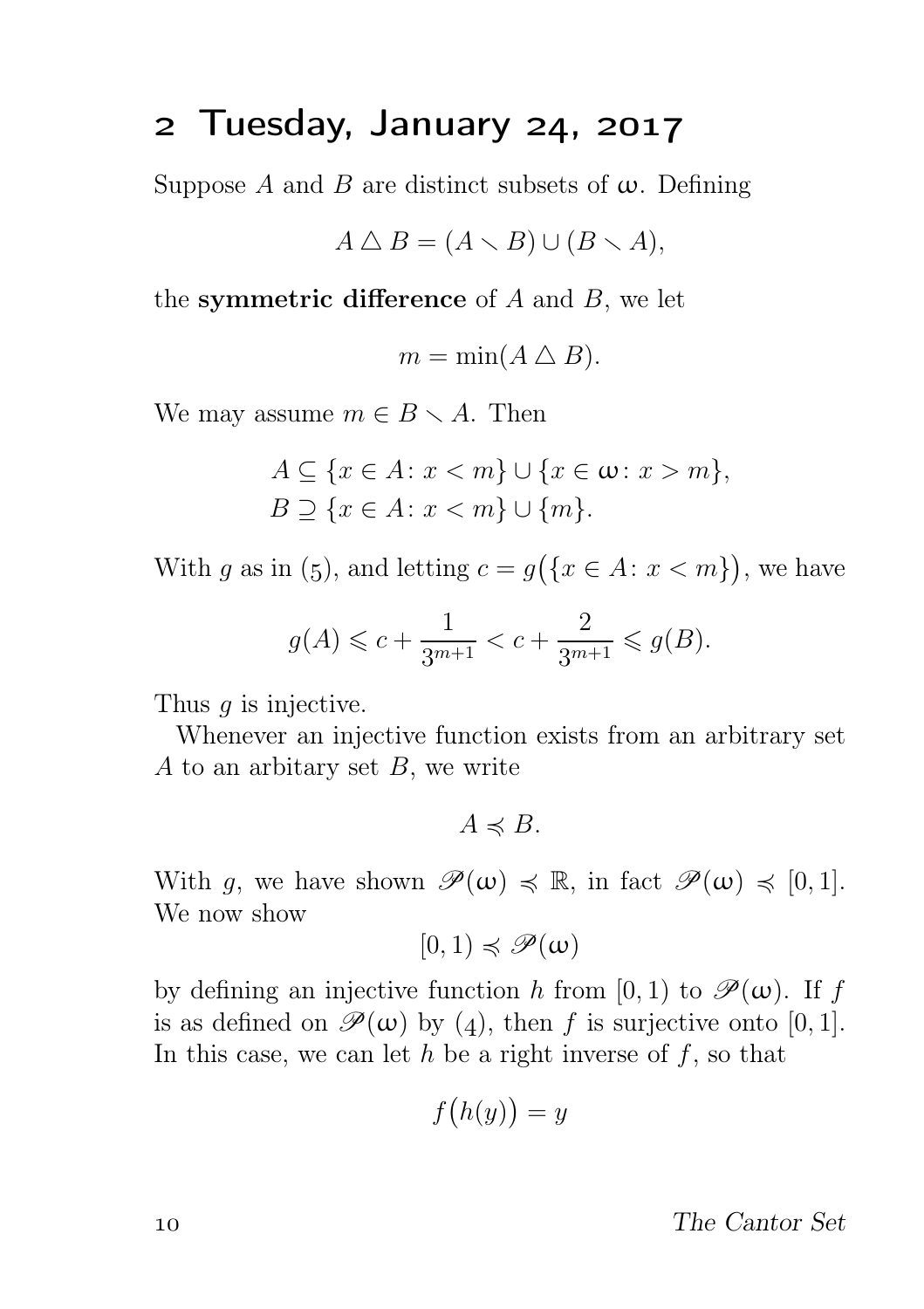for all y in  $[0, 1)$ . This means that, for any such y, for some X in  $\mathscr{P}(\omega)$ ,

$$
f(X) = y, \qquad h(y) = X.
$$

Since there are infinitely many values of  $y$  for which  $X$  is not uniquely determined, we have appealed to the Axiom of Choice, strictly speaking. This is needed when one has to make infinitely many choices, all at once. However, in the present case, we can make an explicit definition of h once for all, without needing AC. If  $a \in [0, 1)$ , we define

$$
h(a) = \{k \in \omega \colon a_k = 1\},\
$$

where the  $a_k$  are defined recursively by

$$
a_k = \begin{cases} 0, & \text{if } a < \sum_{i < k} a_i / 2^{i+1} + 1 / 2^{k+1}, \\ 1, & \text{if } a \geqslant \sum_{i < k} a_i / 2^{i+1} + 1 / 2^{k+1}. \end{cases}
$$

This ensures that, as desired,

$$
a = \sum_{k=0}^{\infty} \frac{a_k}{2^{k+1}} = f(h(a)).
$$

We have defined the  $a_n$  so that, for all k in  $\omega$ , for some n in  $\omega$ , we have  $k \leq n$  and  $a_n = 0$ .

We now have

$$
[0,1)\preccurlyeq \mathscr{P}(\omega) \preccurlyeq [0,1]\preccurlyeq \mathbb{R}.
$$

Moreover,  $\mathbb{R} \approx (0, 1)$  because the function

$$
x \mapsto \frac{x - 1/2}{x \cdot (1 - x)}
$$

 $Tuesday, January 24, 2017$  11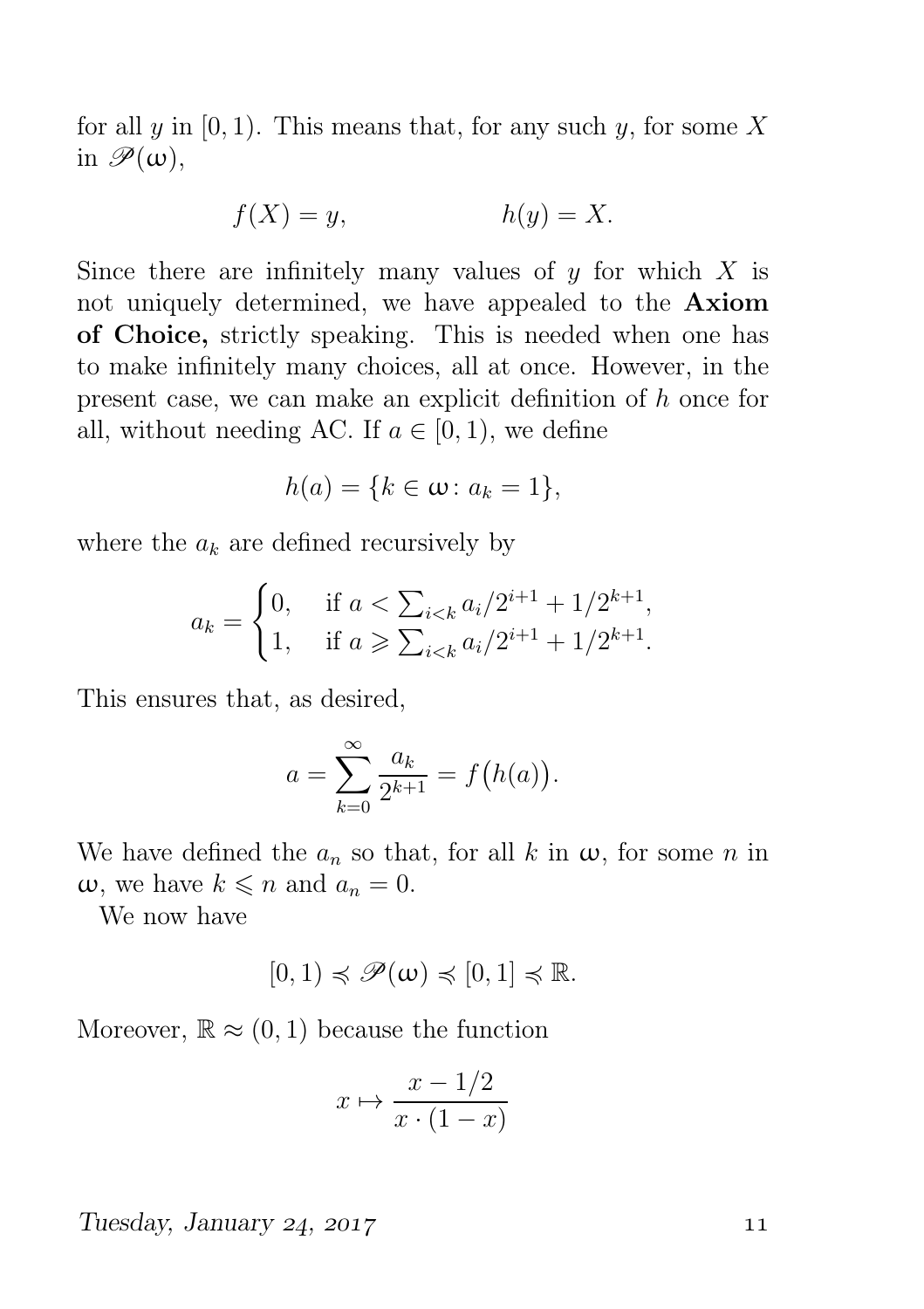is a bijection from  $(0, 1)$  to  $\mathbb{R}$ ; its inverse can be computed as

$$
y \mapsto \begin{cases} \frac{1}{2} + \frac{1}{2} \cdot \frac{\sqrt{1 + y^2} - 1}{y}, & \text{if } y \neq 0, \\ \frac{1}{2}, & \text{if } y = 0. \end{cases}
$$

[This is by the computations

$$
y = \frac{x - 1/2}{x \cdot (1 - x)},
$$
  
\n
$$
yx - yx^2 = x - 1/2,
$$
  
\n
$$
yx^2 + (1 - y)x - 1/2 = 0,
$$
  
\n
$$
x = \frac{y - 1 \pm \sqrt{(1 - y)^2 + 2y}}{2y} = \frac{y - 1 \pm \sqrt{1 + y^2}}{2y},
$$

and we let the  $\pm$  be  $+$  to put x in the interval  $(0, 1)$ . See Figure 1.] Since  $(0, 1) \preccurlyeq (0, 1)$ , we obtain  $\mathscr{P}(\omega) \approx \mathbb{R}$  from the following.

6 Cantor–Schröder–Bernstein Theorem. If  $A \preccurlyeq B$  and  $B \preccurlyeq A$ , then

 $A \approx B$ .

*Proof.* Suppose  $f$  is an injection from  $A$  to  $B$ ; and  $g$ , from  $B$ to A. By recursion, we define

$$
A_0 = A \setminus g[B],
$$
  $B_0 = B \setminus f[A],$   
\n $A_{n+1} = g[B_n],$   $B_{n+1} = f[A_n].$ 

[See Figure 2.] By induction, for all  $n$  in N, whenever  $i < j \leq$  $n,$ 

$$
A_i \cap A_j = \varnothing, \qquad B_i \cap B_j = \varnothing.
$$

The Cantor Set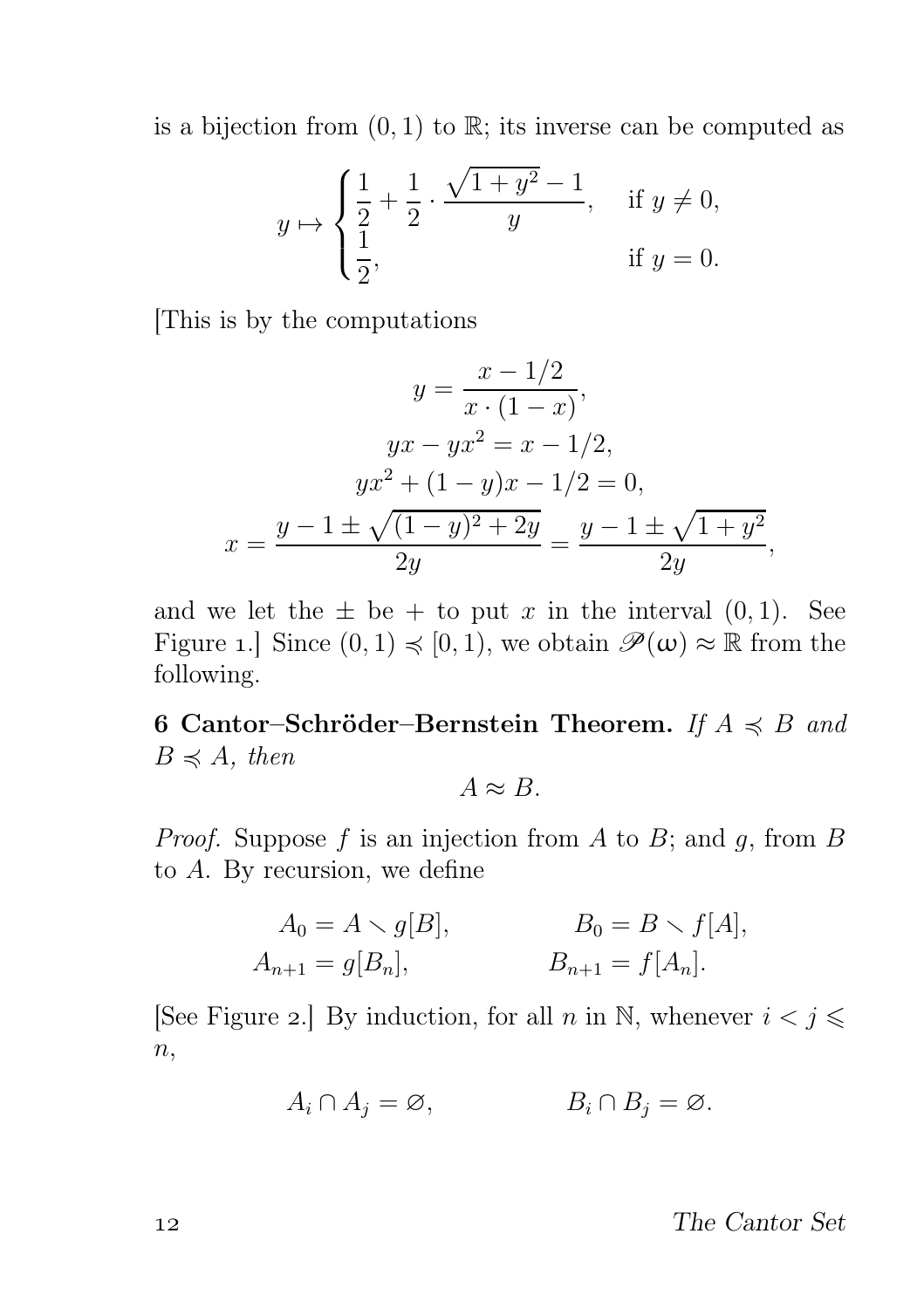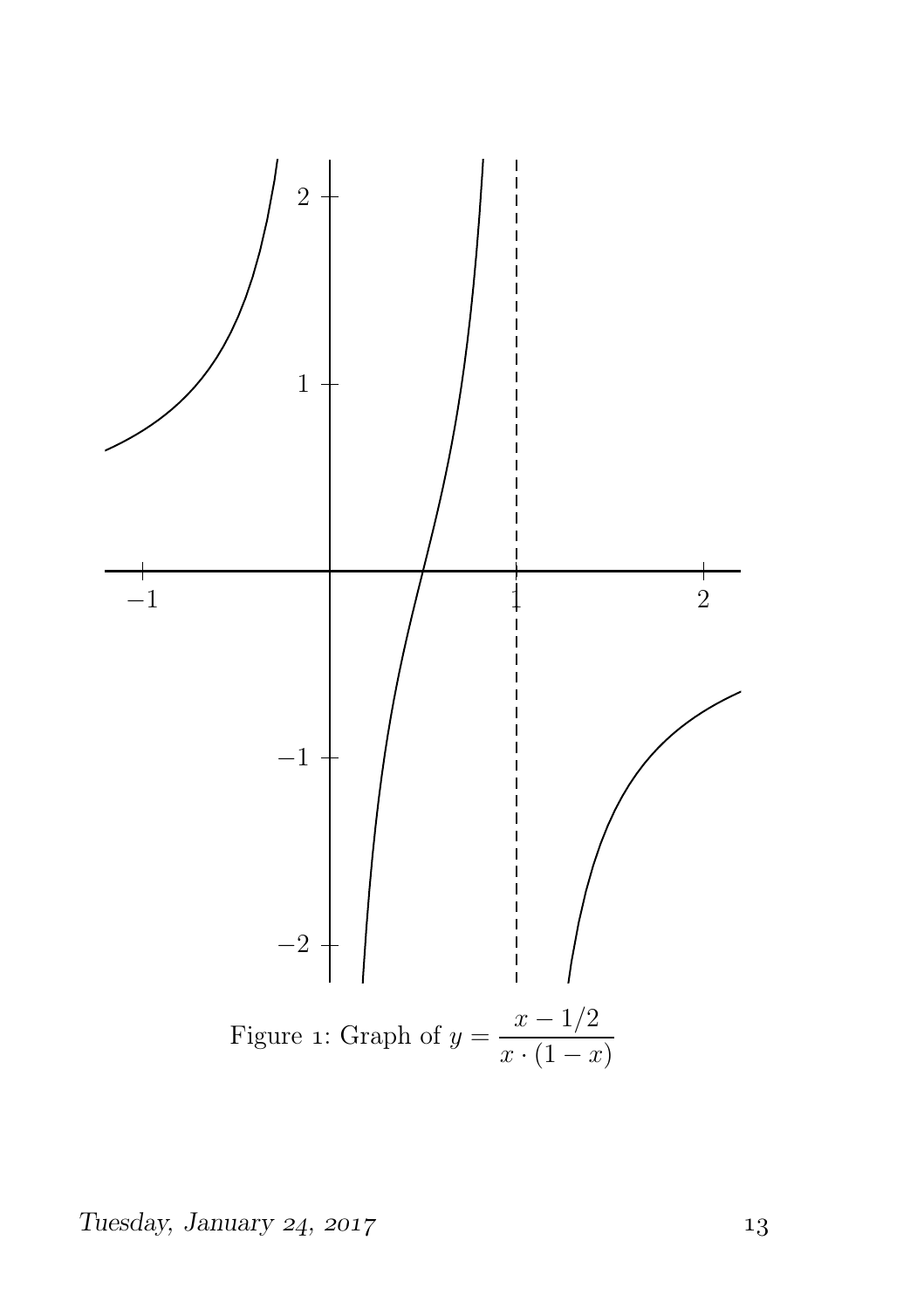

Figure 2: Cantor–Schröder–Bernstein Theorem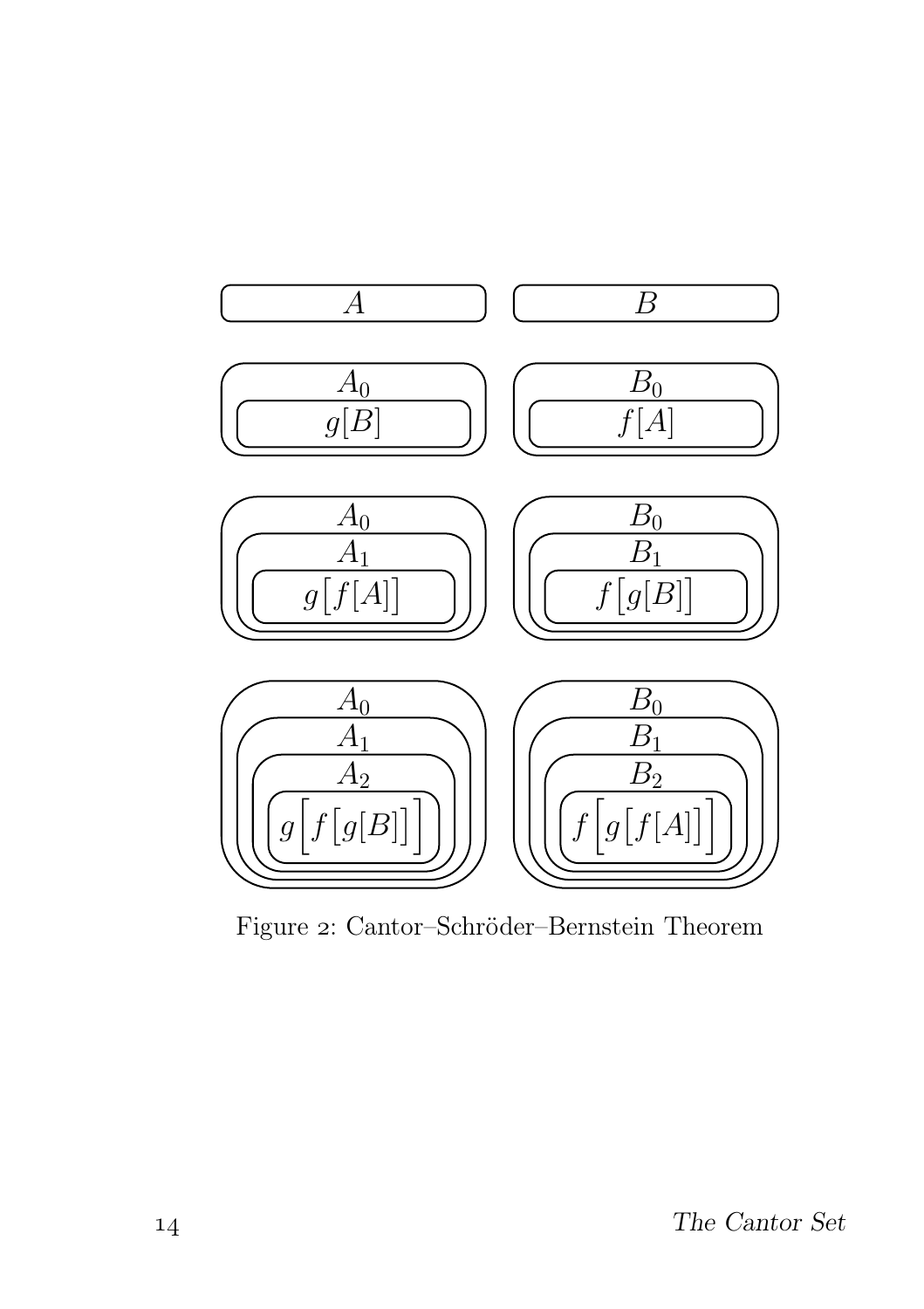[More precisely, we prove

$$
A_n \subseteq A \setminus \bigcup_{k < n} A_k, \qquad A_n \subseteq B \setminus \bigcup_{k < n} B_k
$$

by induction. This is clear when  $n = 0$ , and if true when  $n = m$ , then for example

$$
B_{m+1} \subseteq f[A] \setminus \bigcup_{k < m} B_{k+1},
$$

but the latter is  $A \setminus \bigcup_{k < m+1} B_k$ . Then also, [not] by induction,

$$
A_{2n} \cup A_{2n+1} \approx B_{2n+1} \cup B_{2n},
$$

and therefore

$$
\bigcup_{n\in\omega}A_n\approx\bigcup_{n\in\omega}B_n.
$$

Finally,

$$
A \setminus \bigcup_{n \in \omega} A_n \approx B \setminus \bigcup_{n \in \omega} B_n,
$$

since

$$
f\left[A \setminus \bigcup_{n \in \omega} A_n\right] = \bigcap_{n \in \omega} f\left[A \setminus \bigcup_{k < n} A_k\right]
$$

$$
= \bigcap_{n \in \omega} \left(B \setminus \bigcup_{k \le n} B_k\right) = B \setminus \bigcup_{n \in \omega} B_n. \quad \Box
$$

Thus  $\mathbb R$  is uncountable. Letting C be the Cantor set, namely the image of  $\mathscr{P}(\omega)$  under g as defined in (5), we have also

$$
C\approx\mathbb{R}.
$$

In particular,  $C$  is uncountable (though we already knew this, because  $C \approx \mathscr{P}(\omega)$ .

Tuesday, January 24, 2017  $15$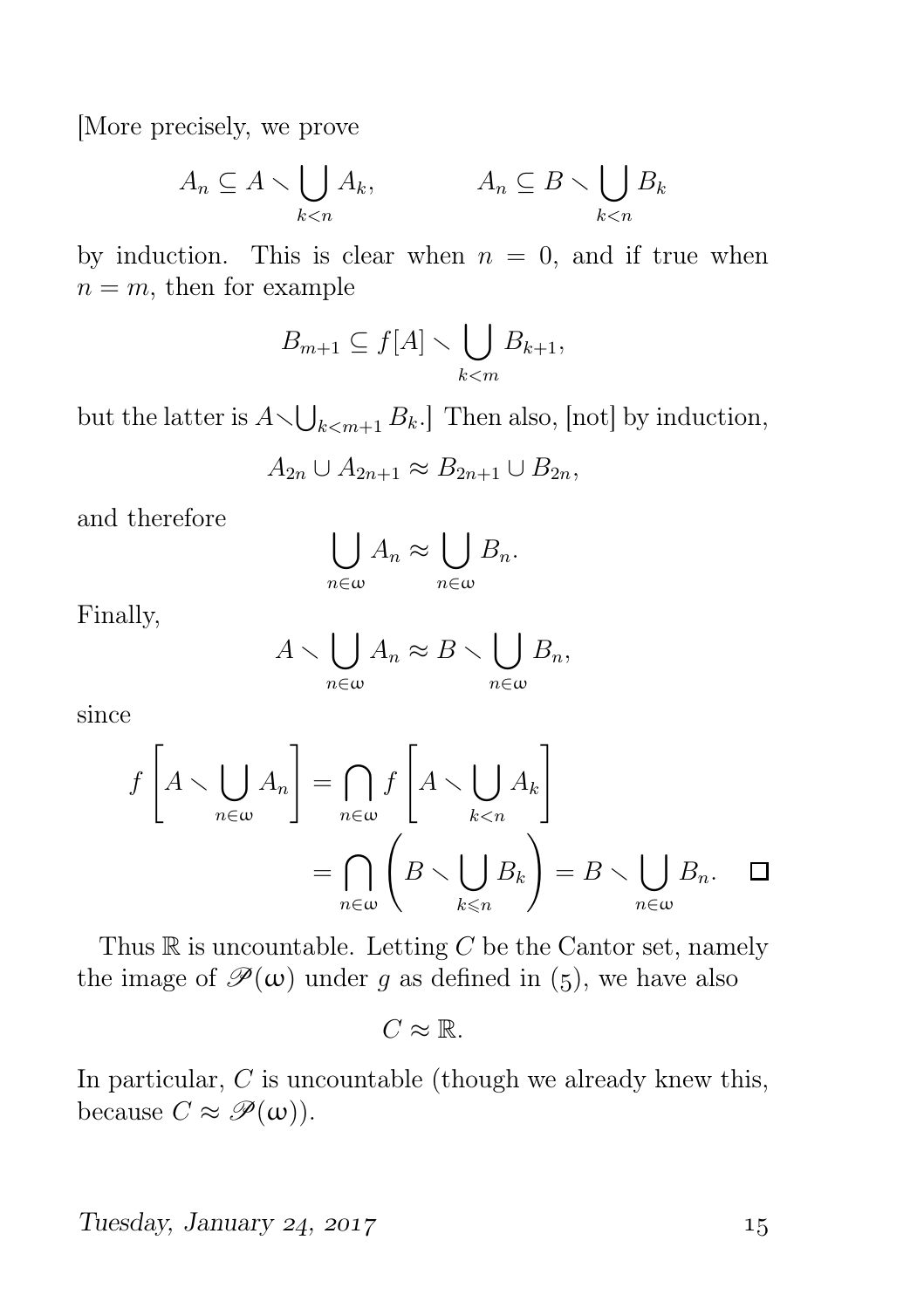# 3 Wednesday, January 25, 2017

The Cantor set (strictly the **Cantor ternary set**)  $C$  consists of the numbers in  $[0, 1]$  whose **ternary expansions** can be written without the digit 1. If  $a \in [0, 1]$ , the ternary expansion of a is

$$
0.a_0a_1a_2\cdots
$$

where

$$
a_k \in \{0, 1, 2\},
$$
 
$$
\sum_{k \in \omega} \frac{a_k}{3^{k+1}} = a.
$$

Note that

$$
0.a_0 \cdots a_{n-1}1 = 0.a_0 \cdots a_{n-1}0\overline{2},
$$

so this is in C if  $\{a_0, \ldots, a_{n-1}\} \subseteq \{0, 2\}$ ; but if

$$
0.a_0 \cdots a_{n-1}1 < x < 0.a_0 \cdots a_{n-1}2,
$$

then  $x \notin C$ . Some elements of C are shown in Figure 3. We have

$$
C=\bigcap_{k\in\omega}F_k,
$$

where

$$
F_0 = [0, 1] \setminus (1/3, 2/3),
$$
  
\n
$$
F_{n+1} = F_n \setminus \bigcup \{ (0.x_0 \cdots x_n 1, 0.x_0 \cdots x_n 2) : x_k \in \{0, 2\} \}.
$$

Each set  $F_k$  is the union of finitely many closed intervals. Every intersection of a family of finite unions of closed intervals is called a **closed** subset of  $\mathbb{R}$ . Thus C is a closed subset of R. The complement of a closed set is called **open.** The only subsets of  $\mathbb R$  that are both closed and open are  $\emptyset$  and  $\mathbb R$ .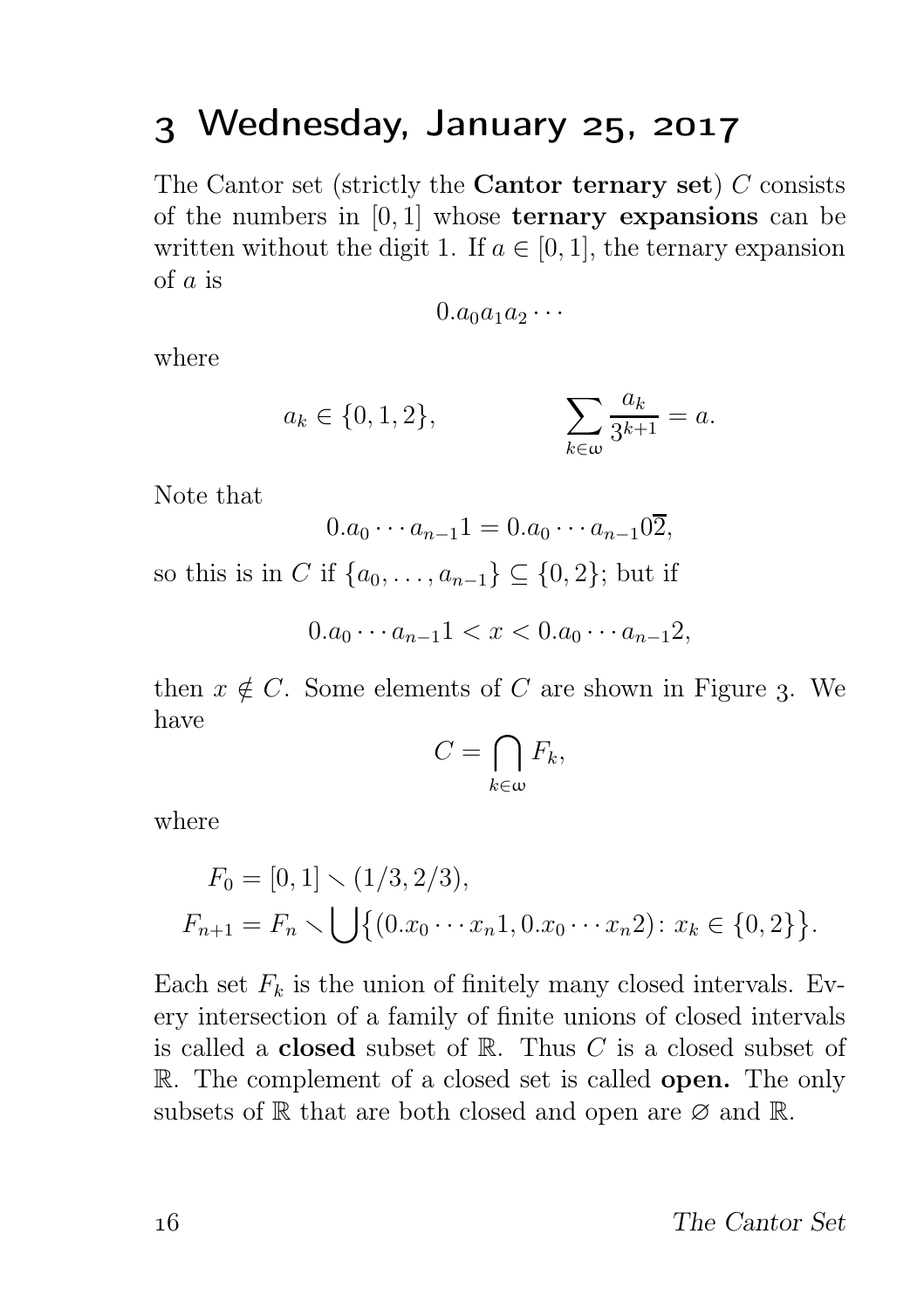| $\omega$                   | 1     |
|----------------------------|-------|
| $\{0,1,2\}$                | 222   |
| $\omega \setminus \{2\}$   | 0.222 |
| $\{0,1\}$                  | 0.221 |
| $\{\omega \setminus \{1\}$ | 0.22  |
| $\{\omega,2\}$             | 0.22  |
| $\omega \setminus \{1,2\}$ | 0.202 |
| $\omega \setminus \{1,2\}$ | 0.201 |
| $\{0\}$                    | 0.2   |

| $\leftharpoonup3^{k+1}$<br>$k \in X$ |  |
|--------------------------------------|--|

| $\omega \setminus \{0\}$<br>${1,2}$<br>$\omega \setminus \{0,2\}$<br>$\{1\}$ | 0.1<br>0.022<br>0.021<br>0.02 |
|------------------------------------------------------------------------------|-------------------------------|
| $\omega \setminus \{0,1\}$<br>${2}$<br>$\omega \setminus \{0,1,2\}$          | 0.01<br>0.002<br>0.001        |

Figure 3: The Cantor set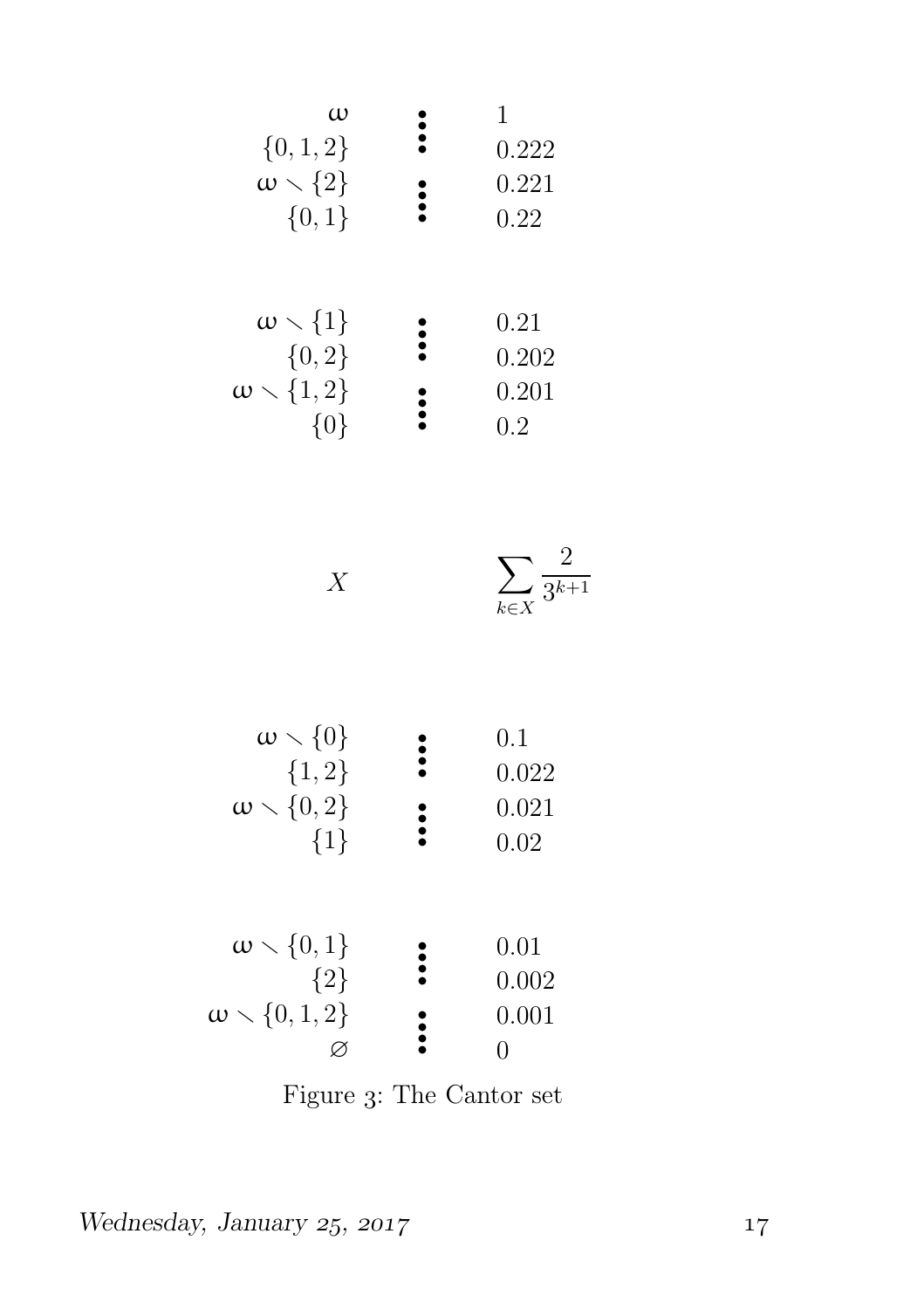The intersection of an open subset of  $\mathbb R$  with C is called open in  $C$ ; it might not be open in  $\mathbb R$  (in fact it will not be). The intersection of a closed subset of  $\mathbb R$  with C is called closed in  $C$ , but it is still closed in  $\mathbb R$  anyway. However,  $C$  will have many subsets that are both open and closed in C.

A collection of subsets of  $\mathbb R$  whose every finite subcollection has nonempty intersection is said to have the **Finite Inter**section Property or FIP. In topological terms, the following theorem is that every closed bounded subset of  $\mathbb R$  is **compact** [see page 29]. In fact the same is true in  $\mathbb{R}^n$ , though we shall not prove this (or use it).

 Heine–Borel Theorem. Every collection of bounded closed subsets of  $\mathbb R$  with the Finite Intersection Property has nonempty intersection.

*Proof.* Let  $\mathscr F$  be as in the hypothesis. We may assume that all elements of  $\mathscr F$  are subsets of [0, 1]. One of the collections  $\mathscr{F} \cup \{[0,1/2]\}$  and  $\mathscr{F} \cup \{[1/2,1]\}$  must have the FIP. For, suppose the first does not. Then for some finite subset  $\mathscr{F}_0$  of  $\mathscr{F}$ , every element of  $\bigcap \mathscr{F}_0$  must belong to [1/2, 1]. Let  $\mathscr{F}_1$  be any finite subset of  $\mathscr{F}$ . Then  $\bigcap \mathscr{F}_0 \cap \bigcap \mathscr{F}_1$  is nonempty, and its every element belongs to [1/2, 1]. Thus  $\mathscr{F} \cup \{[1/2, 1]\}$  has the FIP.

By recursion and induction, we obtain a sequence  $(I_k: k \in$ ω) of closed intervals such that  $\mathcal{F} ∪ \{I_k : k < n\}$  always has the FIP, and

$$
I_0 \supseteq I_1 \supseteq I_2 \supseteq \cdots,
$$

and the length of  $I_k$  is  $1/2^k$ . If we let

$$
a_k = \sup(I_k), \qquad b = \inf\{a_k : k \in \omega\},\
$$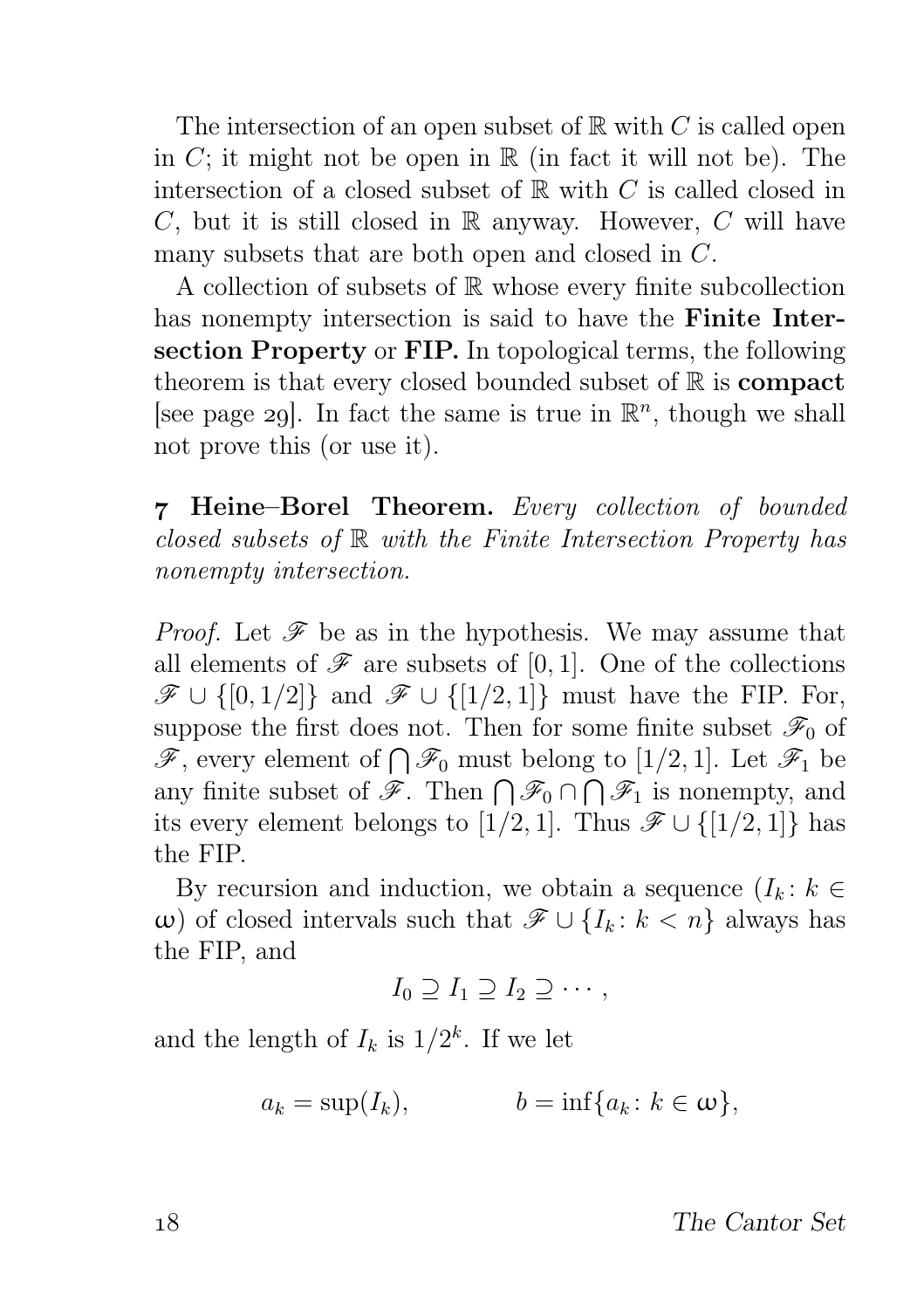then

$$
\bigcap_{k\in\omega}I_k=\{b\}
$$

(this is an exercise, but the proof will involve an observation to be made on Saturday: closed sets contain their *limit points*). Then  $b \in \bigcap \mathscr{F}$ . For, let  $\varepsilon > 0$ . For some n, we have  $1/2^n < \varepsilon$ , so

$$
I_n \subseteq (b - \varepsilon, b + \varepsilon).
$$

For every F in  $\mathscr{F}$ , since  $F \cap I_n \neq \emptyset$ , the set F has an element in  $(b - \varepsilon, b + \varepsilon)$ . This being so for all positive  $\varepsilon$ , and F being closed, we have  $b \in F$  (again because closed sets contain their limit points). П

In particular,  $C$  is compact. Using the bijection  $q$  from  $\mathscr{P}(\omega)$  to C, we can define the closed subsets of  $\mathscr{P}(\omega)$  as  $g^{-1}[X]$ , where X is a closed subset of C. However, we shall first give an independent definition of the closed subsets of  $\mathscr{P}(\omega)$  and prove a theorem analogous to Heine–Borel.

# 4 Thursday, January 26, 2017

Starting with a collection  $\{P_k: k \in \omega\}$  of (propositional) variables, we define (propositional) formulas recursively:

- . Each variable is a formula, namely an atomic formula.
- 2. If F is a formula, then so is  $\neg G$ , the negation of F.
- 3. If F and G are formulas, then so is  $(F \wedge G)$ , the con**junction** of  $F$  and  $G$ .

#### **8 Theorem.** Every formula is **uniquely readable:**

- . No atomic formula is also a negation or a conjunction.
- . No negation is also a conjunction.

Thursday, January  $26$ ,  $2017$  19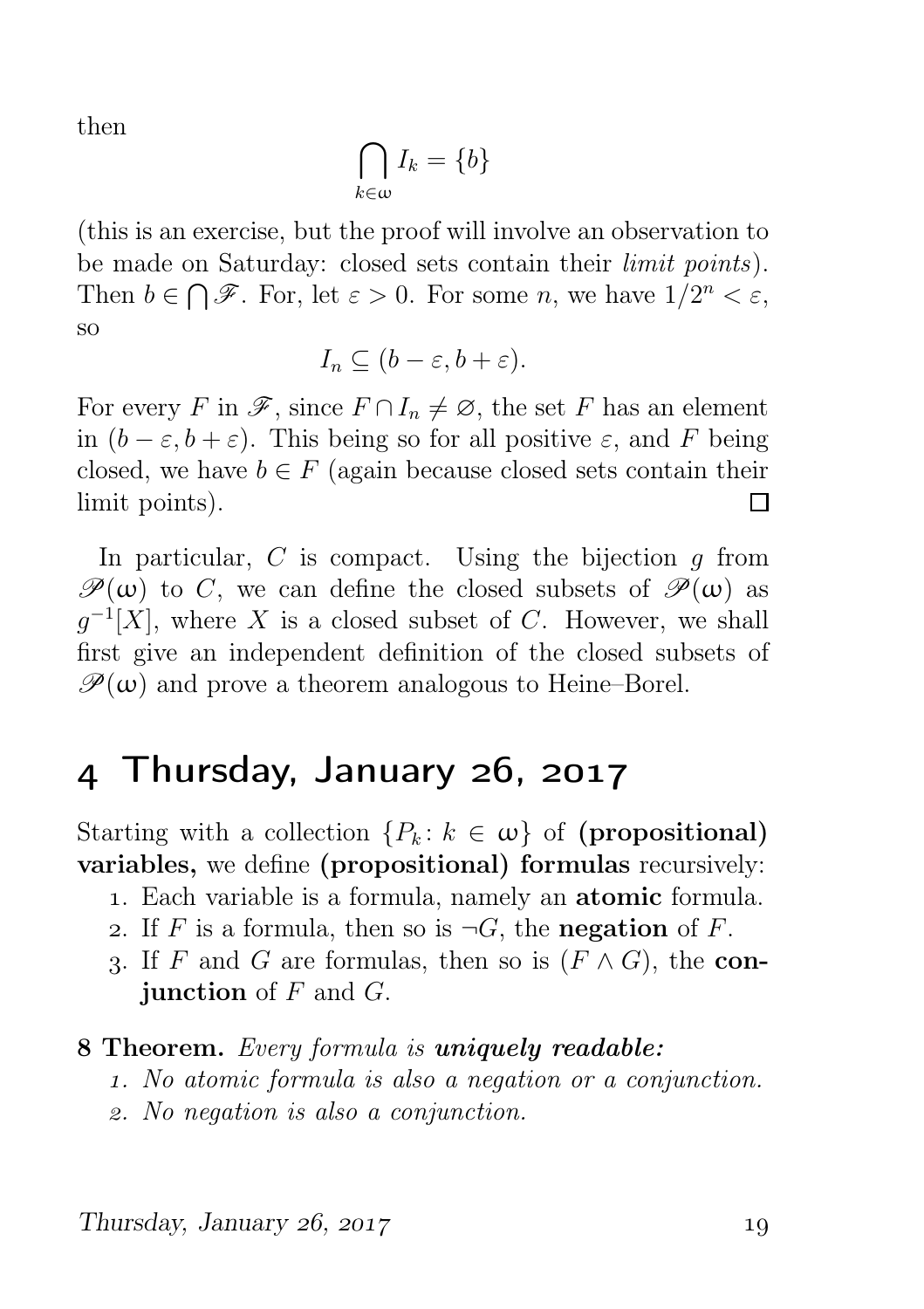. Every conjunction is uniquely so.

Proof. Only the last claim is not entirely clear. By induction, we show that for all formulas  $F$ ,

(a) no proper initial segment of  $F$  is a formula, and

- (b)  $F$  is not a proper initial segment of any formula.
- 1. The claim is clearly true when  $F$  is atomic.

2. Suppose the claim is true when  $F$  is a formula  $G$ . Then the claim must be true when F is  $\neg G$ . For if H is a proper initial segment of  $\neg G$ , then H is of the form  $\neg K$  for some K, which is a proper initial segment of  $G$ , so, by hypothesis,  $K$ cannot be a formula, and therefore H cannot be a formula. There is a similar argument if  $\neg G$  is a proper initial segment of  $H$ .

3. Similarly, if the claim is true when  $F$  is  $G$  or  $H$ , then it must be true when F is  $(G \wedge H)$ .

By induction, which is made possible by the recursive definition of formulas, the claim holds for all formulas F. П

The foregoing theorem allows us to make recursive definitions of functions on the set of all formulas. For example, for all subsets A of  $\omega$ , we recursively define which formulas are **true** in A. We shall express that a formula  $F$  is true in A by writing

 $A \models F$ .

Then by definition

$$
A \vDash P_k \iff k \in A,\tag{6a}
$$

$$
A \models \neg F \iff A \not\models F,\tag{6b}
$$

$$
A \models (F \land G) \iff A \models F \And A \models G. \tag{6c}
$$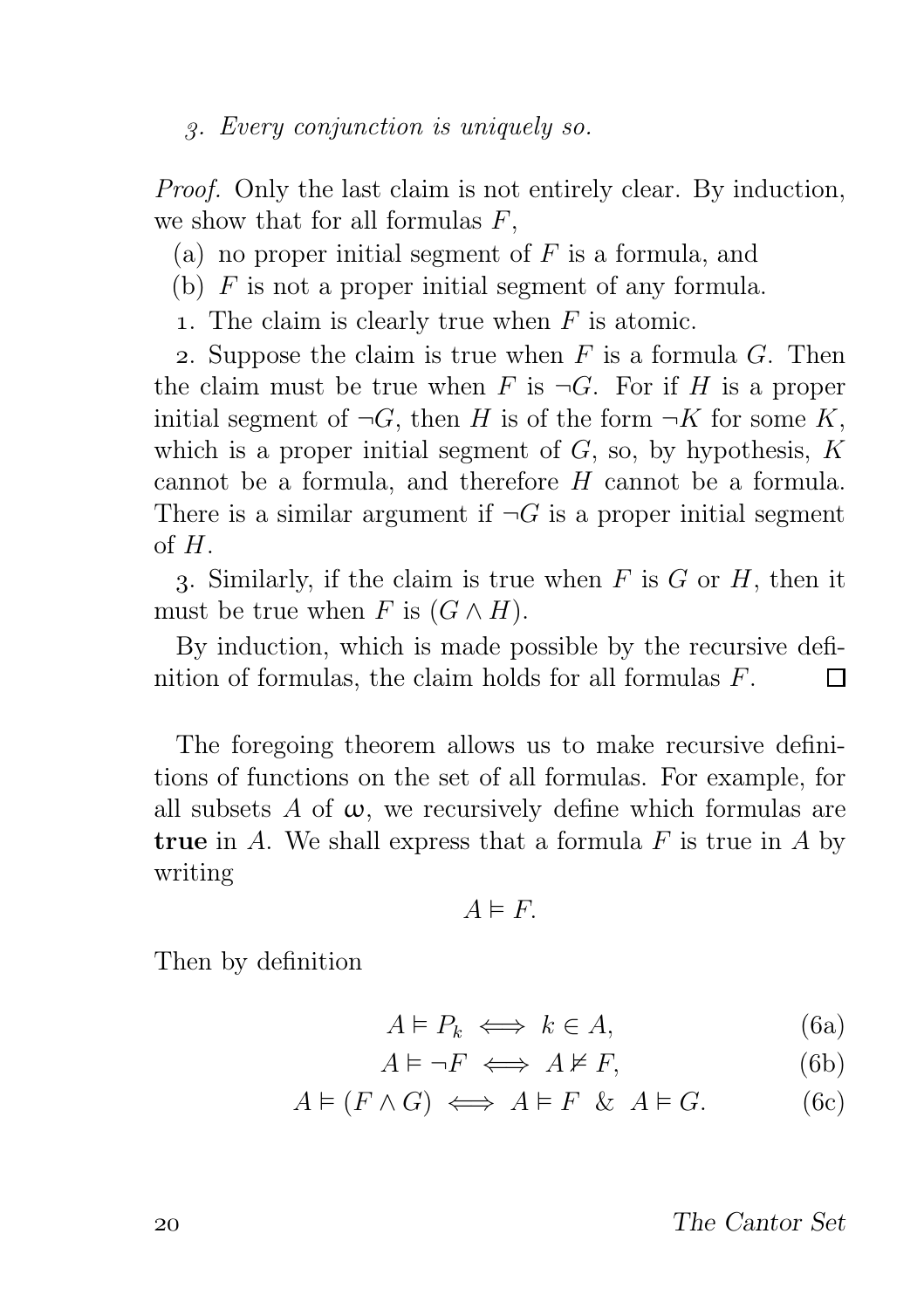Note that the expressions  $\iff$  and  $\&$  here are just abbreviations of ordinary language. Without recursion, we define

$$
Mod(F) = \{ X \subseteq \omega : X \models F \}.
$$
 (7)

If  $\Gamma$  is a set of formulas, we define

$$
Mod(\Gamma) = \bigcap \{ Mod(F) \colon F \in \Gamma \};\tag{8}
$$

this is the set of **models** of Γ. If every finite subset of Γ has a model, we shall say that  $\Gamma$  is **consistent.** We shall show that every consistent set of formulas has a model. To do this, we make one more recursive definition [parallel to  $(6)$ ].

$$
V(P_k) = \{k\},\tag{9a}
$$

$$
V(\neg F) = V(F),\tag{9b}
$$

$$
V((F \wedge G)) = V(F) \cup V(G).
$$
 (gc)

Actually, we do not really need recursion here: we can just say

$$
V(F) = \{k \in \omega \colon P_k \text{ occurs in } F\}.
$$

[We are defining a formal logic. Logic lets us do mathematics with logical precision. Such precision may be illusory when used to define the logic in the first place.]

**9 Theorem.** Let  $F$  be a formula, and let  $A$  and  $B$  be subsets of ω such that

$$
V(F) \cap A = V(F) \cap B.
$$

Then

$$
A \vDash F \iff B \vDash F.
$$

 $Thursday, January 26, 2017$  21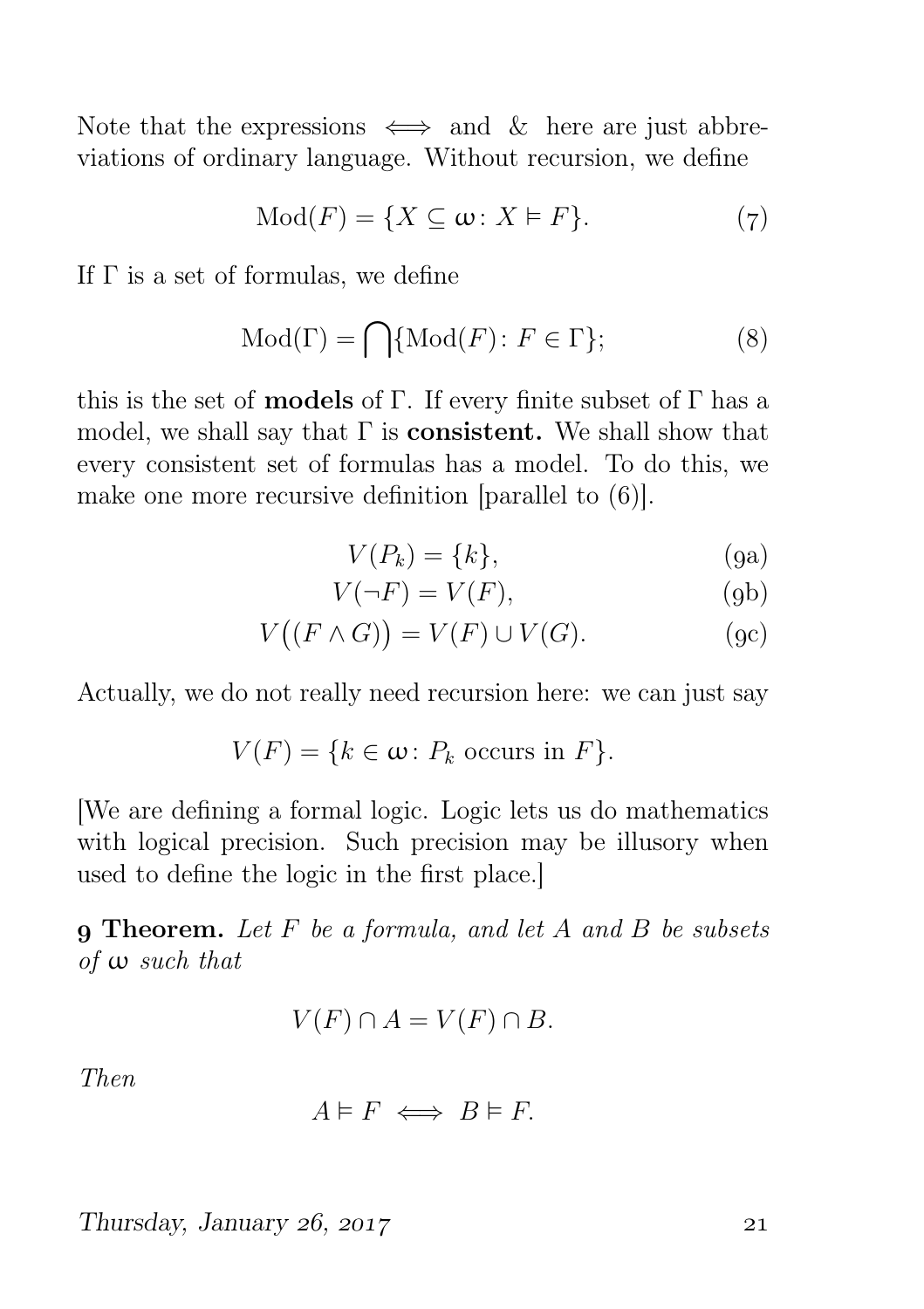*Proof.* Induction. The point is that the definition of when  $F$ is true in A depends only on whether  $k \in A$  when  $P_k$  actually occurs in  $F$ . One may say that this is obvious when  $F$  is an atomic formula, by  $(6a)$ , and that the remaining rules  $(6b)$ and  $(6c)$  maintain the claim, since they do not involve variables explicitly. In all formal detail though, we can show

$$
A \vDash F \iff V(F) \cap A \vDash F
$$

as follows.

1. Supposing first that F is an atomic formula  $P_k$ , we have  $V(F) = \{k\}$  by (9a), and then

$$
A \vDash F \iff k \in A \qquad \text{[by (6a)]}
$$
  
\n
$$
\iff k \in V(F) \cap A \qquad \text{[by (9a)]}
$$
  
\n
$$
\iff V(F) \cap A \vDash F. \qquad \text{[by (6a) again]}
$$

2. Suppose the claim is true when  $F$  is a formula  $G$ . Then

$$
A \vDash \neg G \iff A \nvDash G \qquad \qquad [\text{by (6b)}]
$$
  
\n
$$
\iff V(G) \cap A \nvDash G \qquad \qquad [\text{by hypothesis}]
$$
  
\n
$$
\iff V(\neg G) \cap A \nvDash G \qquad \qquad [\text{by (9b)}]
$$
  
\n
$$
\iff V(\neg G) \cap A \vDash \neg G, \qquad [\text{by (6b) again}]
$$

so the claim holds when F is  $\neg G$ .

3. Suppose finally the claim is true when  $F$  is either of  $G$ and H. Since

$$
V(G) \subseteq V((G \wedge H)), \qquad V(H) \subseteq V((G \wedge H)) \qquad (10)
$$

by  $(gc)$ , so that

$$
V(G) \cap V((G \wedge H)) \cap A = V(G) \cap A, \qquad (11)
$$
  

$$
V(H) \cap V((G \wedge H)) \cap A = V(H) \cap A,
$$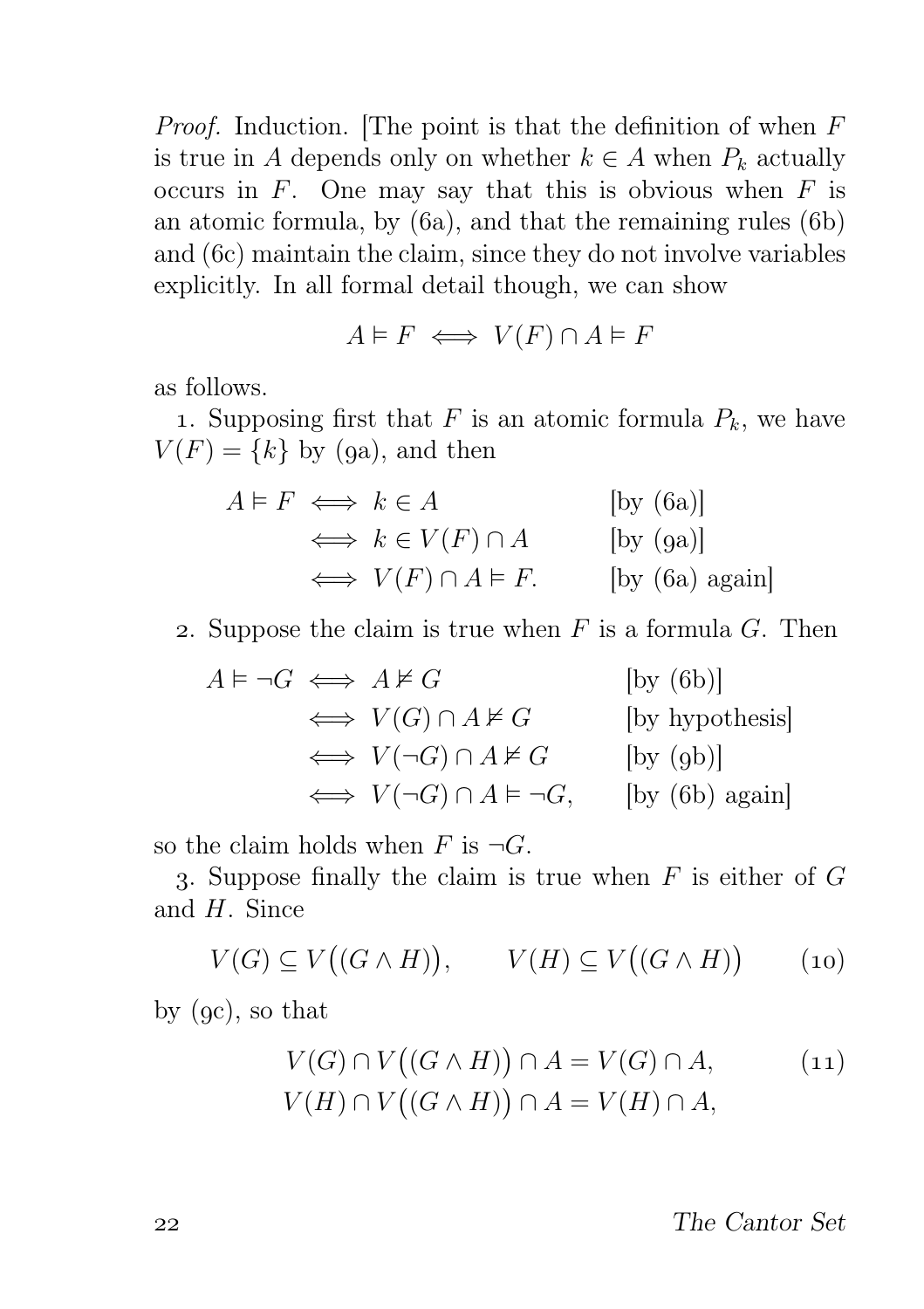we have

$$
A \models G \iff V(G \land H)) \cap A \models G,
$$
  

$$
A \models H \iff V(G \land H)) \cap A \models H,
$$
 (12)

since for example

$$
A \models G \iff V(G) \cap A \models G \qquad \qquad [\text{by hyp.}]
$$
  
\n
$$
\iff V(G) \cap V((G \land H)) \cap A \models G \qquad \qquad [\text{by (11)}]
$$
  
\n
$$
\iff V((G \land H)) \cap A \models G. \qquad \qquad [\text{by hyp.}]
$$

This gives us

$$
A \models (G \land H) \iff A \models G \& A \models H \qquad [(6c)]
$$
  
\n
$$
\iff V((G \land H)) \cap A \models G
$$
  
\n
$$
\iff V((G \land H)) \cap A \models H \quad [(12)]
$$
  
\n
$$
\iff B \models (F \land G). \qquad [(6c)]
$$

This completes the induction.]

10 Compactness Theorem (for propositional logic). Every consistent set of propositional formulas has a model.

*Proof.* Let  $\Gamma$  be a consistent set of formulas. Just as in the proof of the Heine–Borel Theorem, one of  $\Gamma \cup \{P_0\}$  and  $\Gamma \cup$  ${\lbrace \neg P_0 \rbrace}$  must be consistent. In this way, by recursion, we obtain a sequence  $(G_k: k \in \omega)$ , where each  $G_k$  is either  $P_k$  or  $\neg P_k$ , and each collection  $\Gamma \cup \{G_k : k < n\}$  is consistent. Let

$$
A = \{k \in \omega \colon G_k \text{ is } P_k\}.
$$

For all  $F$  in  $\Gamma$ , the collection

$$
\{F\} \cup \{G_k \colon k \in V(F)\}
$$

Thursday, January  $26$ ,  $2017$   $23$ 

 $\Box$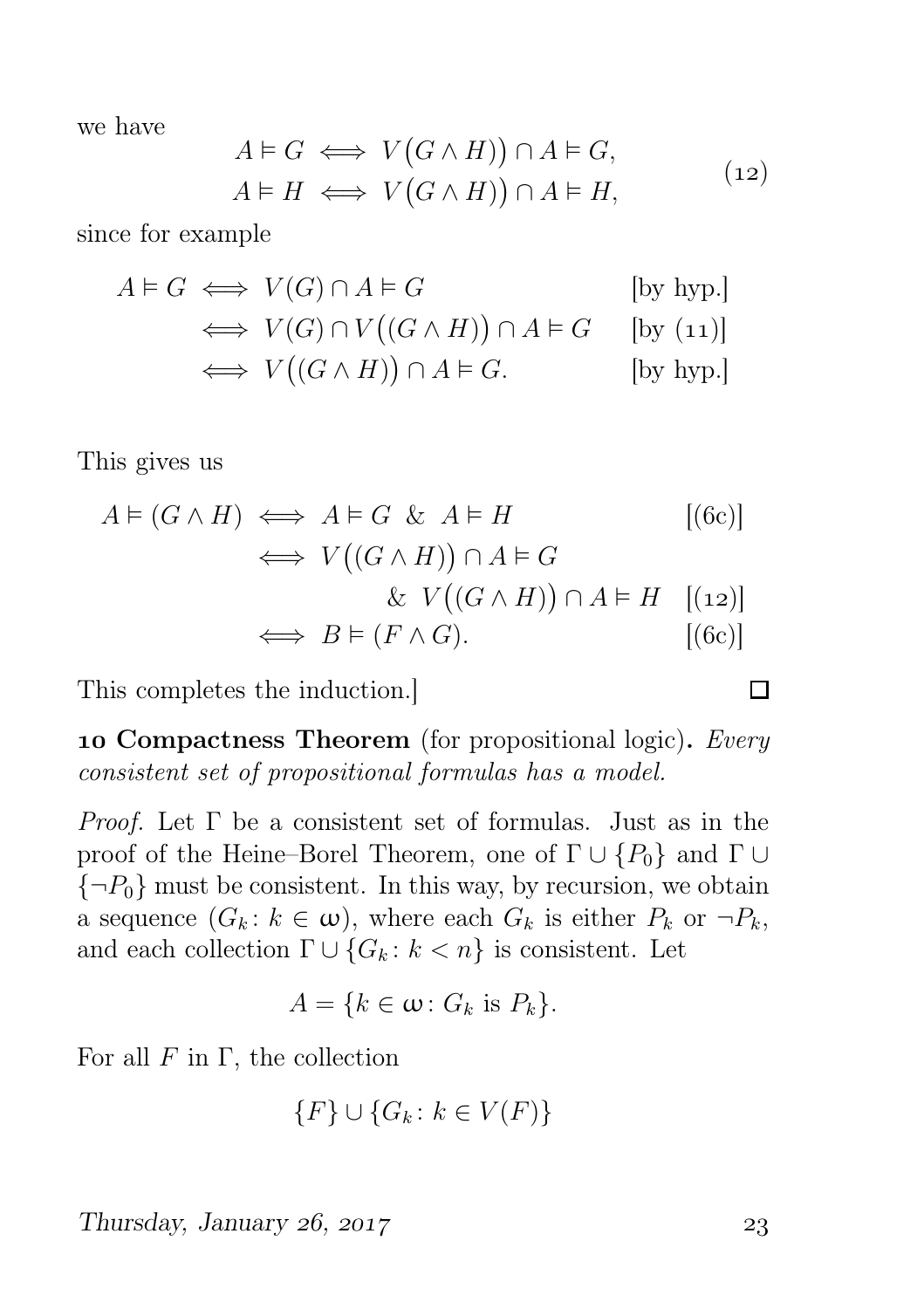[being finite] has a model B. Then for all k in  $V(F)$ , we have  $B \vDash G_k$ , and so

$$
k \in B \iff k \in A.
$$

By the foregoing theorem, since  $B \vDash F$ , also  $A \vDash F$ . Thus  $A \in Mod(\Gamma)$ .  $\Box$ 

#### 5 Friday, January 27, 2017

If  $\{F_i: i \in I\}$  is a family of subsets of R, each being a finite union  $I_0 \cup \cdots \cup I_{n-1}$  of closed intervals, then again, by definition,  $\bigcap_{i\in I} F_i$  is a **closed subset** of  $\mathbb{R}$ .

For any set  $\Omega$ , since its collection of finite subsets is

$$
\big\{X\in\mathscr{P}(\Omega)\colon\,|X|<\omega\big\},\
$$

we shall denote this collection by

 $\mathscr{P}_m(\Omega)$ .

**11 Theorem.** If  $\mathscr F$  is the family of closed subsets of  $\mathbb R$ , then

$$
\mathscr{X} \in \mathscr{P}(\mathscr{F}) \implies \bigcap \mathscr{X} \in \mathscr{F}, \tag{13}
$$

$$
\mathscr{Y} \in \mathscr{P}_{\omega}(\mathscr{F}) \implies \bigcup \mathscr{Y} \in \mathscr{F}.\tag{14}
$$

*Proof.* Since closed sets are already intersections,  $(13)$  is clear. For (14), we shall show by induction that, for all n in  $\omega$ , for all *n*-element subsets  $\mathscr A$  of  $\mathscr F$ ,  $\bigcup \mathscr A \in \mathscr F$ . When  $n = 0$ , then  $\bigcup \mathscr{A} = \bigcup \varnothing = \varnothing$ , which belongs to  $\mathscr{F}$  since, above, we can take one of the  $F_i$  to be the empty union. Suppose  $(14)$  holds when  $n = m$ , but now  $\mathscr{A} = \{A_k : k \leq m\}$ . By hypothesis,  $\bigcup_{k \leq m} A_k \in \mathscr{F}$ , so it is an intersection  $\bigcap_{i \in I} F_i$  of finite unions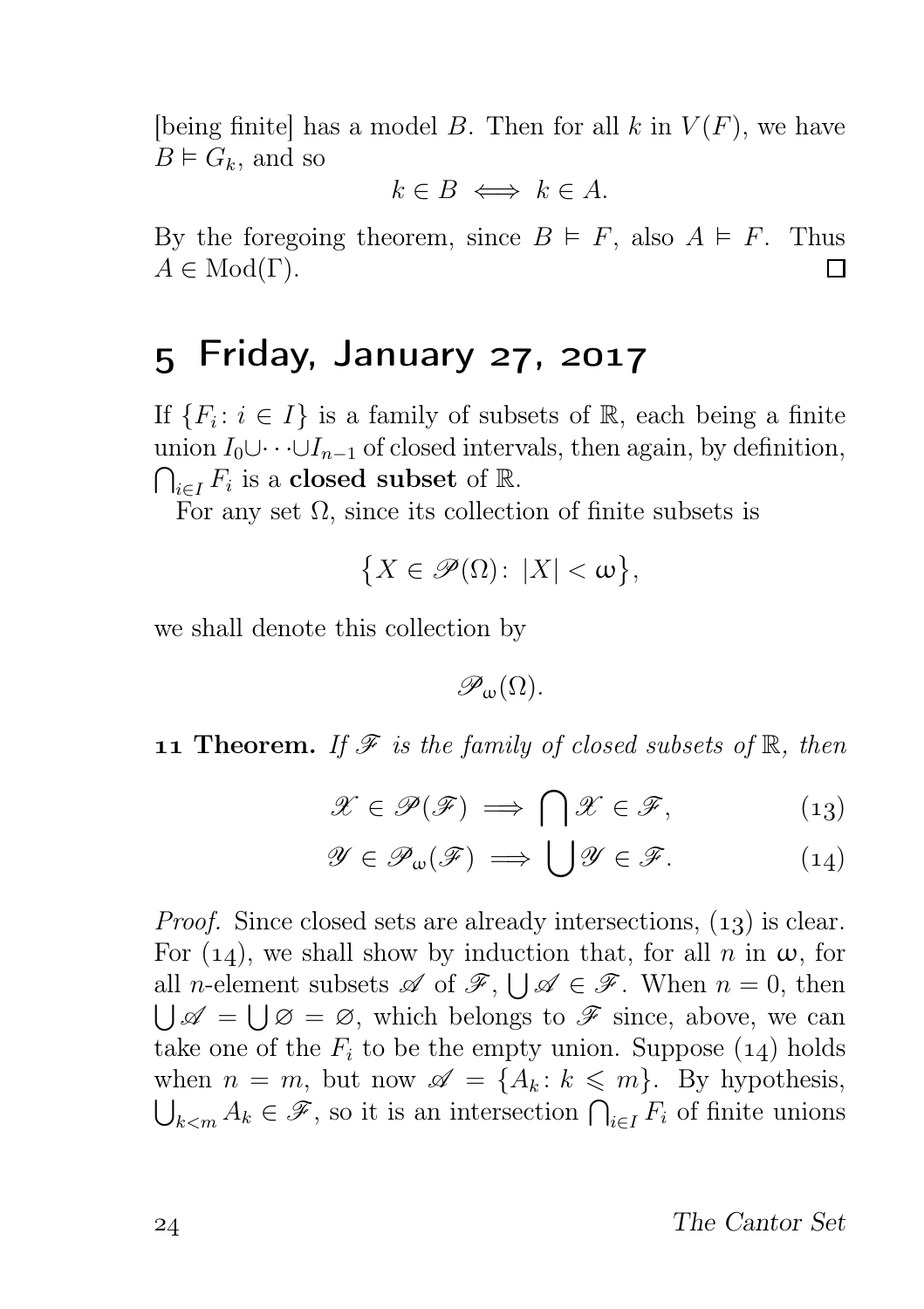of closed intervals. But  $A_m$  is a similar intersection  $\bigcap_{j\in J} G_j$ . We now have

$$
\bigcup \mathscr{A} = \bigcup_{k < m} A_k \cup A_m = \bigcap_{i \in I} F_i \cup \bigcap_{j \in J} G_j
$$
\n
$$
= \bigcap_{i \in I} \left( F_i \cup \bigcap_{j \in J} G_j \right) = \bigcap_{i \in I} \bigcap_{j \in J} (F_i \cup G_j),
$$
\nhich is in  $\mathscr{F}$ .

which is in  $\mathscr{F}$ .

[As a porism, a corollary of the proof,  $(14)$  is equivalent to two statements,

$$
\varnothing\in\mathscr{F},
$$
  

$$
X\in\mathscr{F}\ \&\ Y\in\mathscr{F}\implies X\cup Y\in\mathscr{F},
$$

that is,  $\mathscr F$  contains the empty set and is closed under binary intersection.]

Again, the complement of a closed set is called open. If  $\tau$  is the family of open subsets of R, then, with  $\mathscr F$  as in the theorem,

$$
\tau = \{ \mathbb{R} \setminus X \colon X \in \mathscr{F} \} = \{ X^c \colon X \in \mathscr{F} \}.
$$

[We also have infinitary de Morgan laws:

$$
\left(\bigcap \mathscr{X}\right)^c = \bigcup \{Y^c \colon Y \in \mathscr{X}\},\
$$

$$
\left(\bigcup \mathscr{X}\right)^c = \bigcap \{Y^c \colon Y \in \mathscr{X}\}.
$$

Using these,] we therefore have

$$
\mathscr{X} \in \mathscr{P}(\tau) \implies \bigcup \mathscr{X} \in \tau,
$$

$$
\mathscr{Y} \in \mathscr{P}_{\omega}(\tau) \implies \bigcap \mathscr{Y} \in \tau.
$$

Friday, January 27, 2017  $\qquad \qquad$  25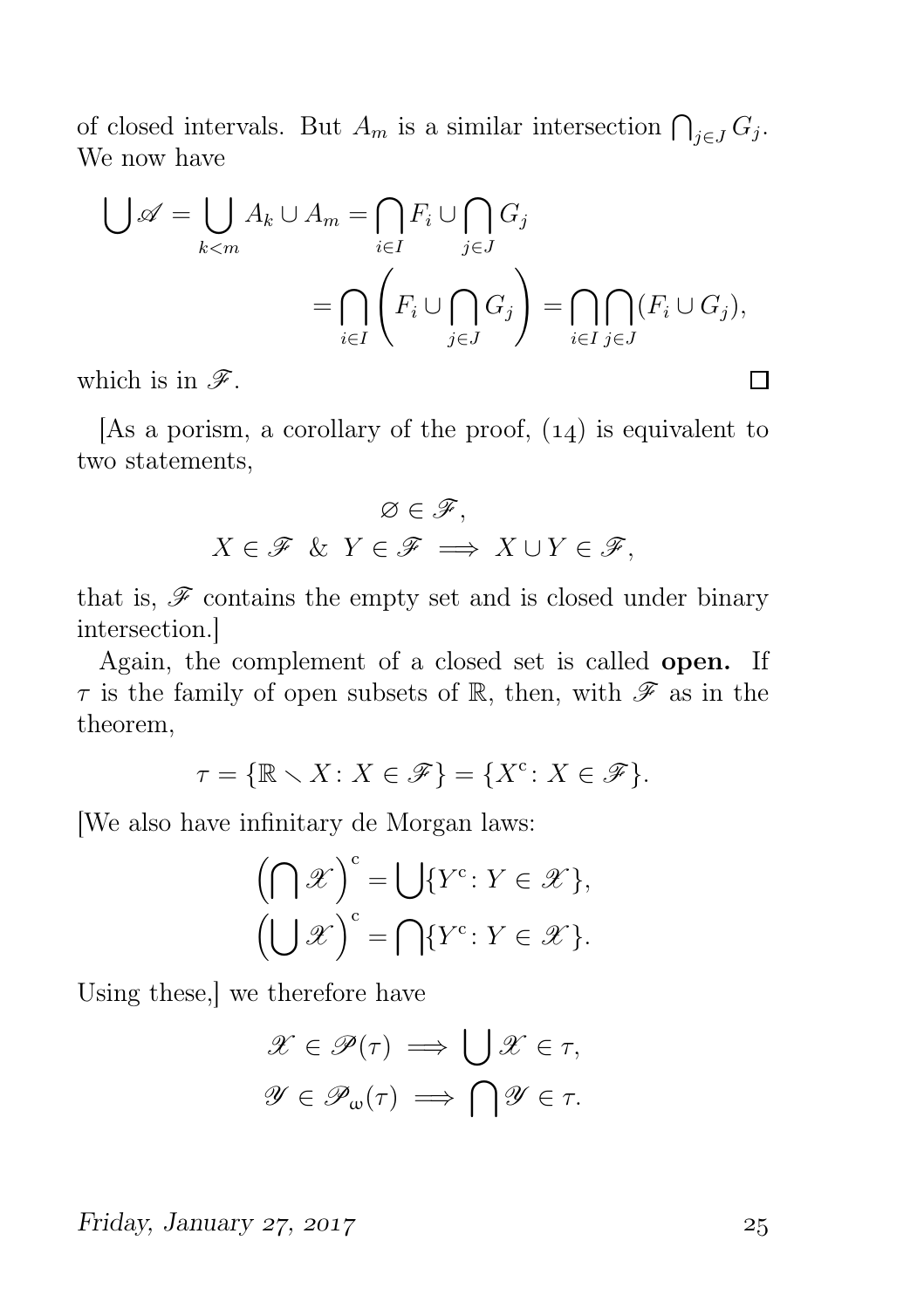The latter is equivalent to

$$
\mathbb{R} \in \tau,
$$
  

$$
Y \in \tau \& Z \in \tau \implies Y \cap Z \in \tau
$$

[the former because

$$
\bigcap\varnothing=\left(\bigcup\varnothing\right)^c=\varnothing^c,
$$

which we now take to be  $\mathbb{R}$ . Precisely because  $\tau$  meets these conditions,  $\tau$  is called a **topology** on  $\mathbb{R}$ .

Let us denote by

 $L$ 

the set of propositional formulas with variables from the set  ${P_k : k \in \omega}$ . Then the family

$$
\{\text{Mod}(\Gamma) \colon \Gamma \subseteq L\}
$$

[of subsets of  $\mathcal{P}(\omega)$ ] satisfies the conditions to be closed [that is, it satisfies the conditions on  $\mathscr F$  in Theorem 11 so that it is the family of closed subsets of  $\mathscr{P}(\omega)$  in a topology on  $\mathscr{P}(\omega)$ . In particular

$$
\varnothing = \text{Mod}(P_0 \land \neg P_0),
$$
  
 
$$
\text{Mod}(F) \cup \text{Mod}(G) = \text{Mod}(F \lor G),
$$

where  $F \vee G$  means

$$
\neg(\neg F \land \neg G).
$$

If  $(A, \tau)$  and  $(B, \sigma)$  are two topological spaces,  $f: A \to B$ , and

$$
X \in \sigma \implies f^{-1}[X] \in \tau,
$$

The Cantor Set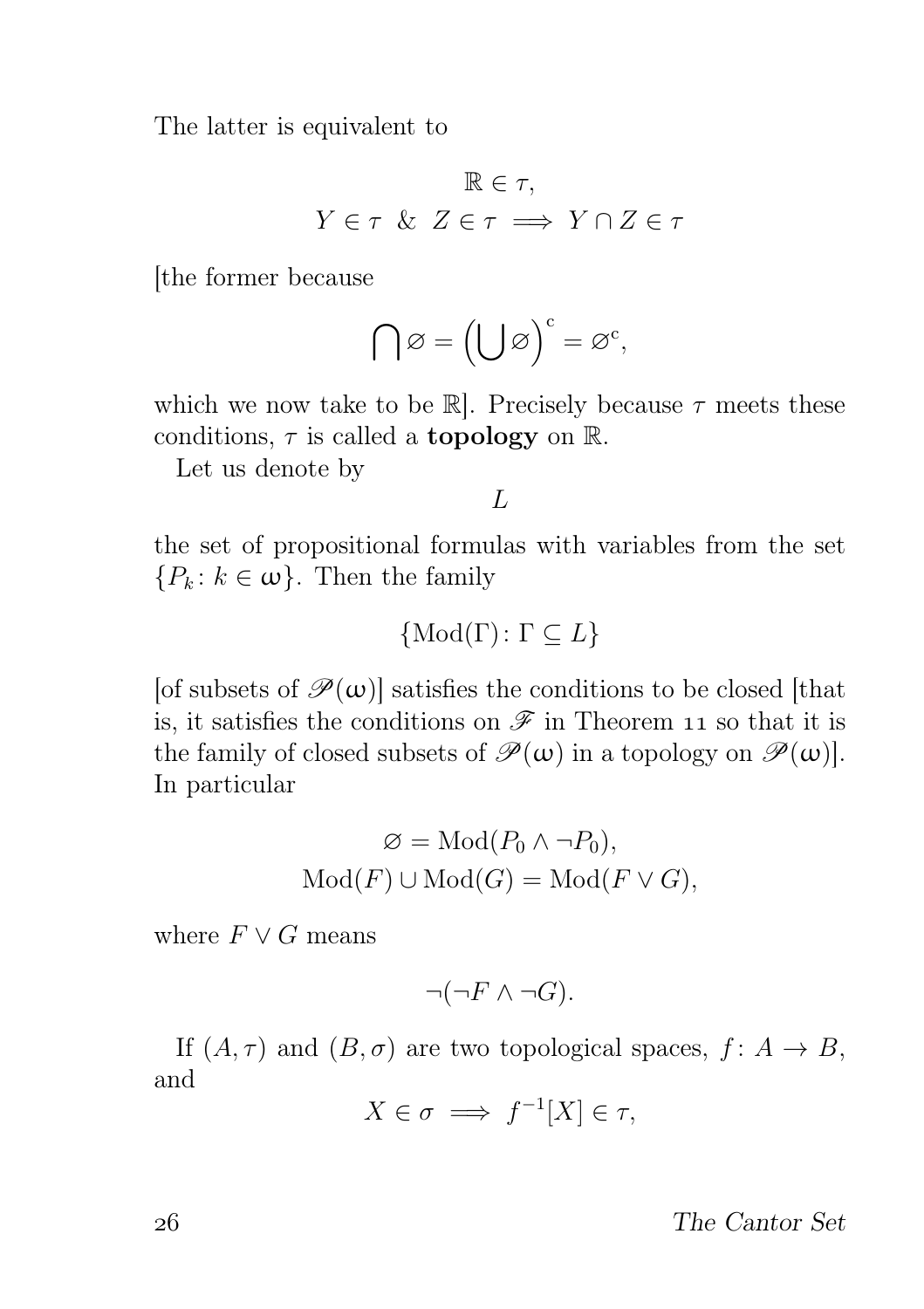then f is called **continuous**; if also f is a bijection, and  $f^{-1}$  is continuous, then f is called a **homeomorphism.** If  $C \subseteq A$ , it is easy to show that  $\{C \cap X : X \in \tau\}$  is a topology on C, called the subspace topology. We give the Cantor set this topology from R.

**12 Theorem.** The function g in  $(5)$  [on page g] is a homeomorphism from  $\mathscr{P}(\omega)$  to the Cantor set.

*Proof.* Given n in  $\mathbb N$  and a subset A of n, let us define the formula  $F_{n,A}$  as

$$
E_0 \wedge \cdots \wedge E_{n-1},
$$

where

$$
E_k \text{ is } \begin{cases} P_k, & \text{if } k \in A, \\ \neg P_k, & \text{if } k \in n \setminus A. \end{cases}
$$

Then

$$
Mod(F_{n,A}) = \{ X \subseteq \omega : X \cap n = A \}.
$$
 (15)

Now let F be an arbitary element of L. There is  $n$  in N such that  $V(F) \subseteq n$ . Letting

$$
J = \{ X \subseteq n \colon X \vDash F \},
$$

[by Theorem 9 and  $(15)$ ] we have

$$
Mod(F) = \bigcup_{X \in J} \{ Y \subseteq \omega : Y \cap n = X \} = \bigcup_{X \in J} Mod(F_{n,X}).
$$

Since

$$
Mod(F)^c = Mod(\neg F),\tag{16}
$$

we can conclude that the open subsets of  $L$  are just the unions of sets  $Mod(F_{n,A}).$ 

#### Friday, January 27, 2017  $\qquad \qquad$  27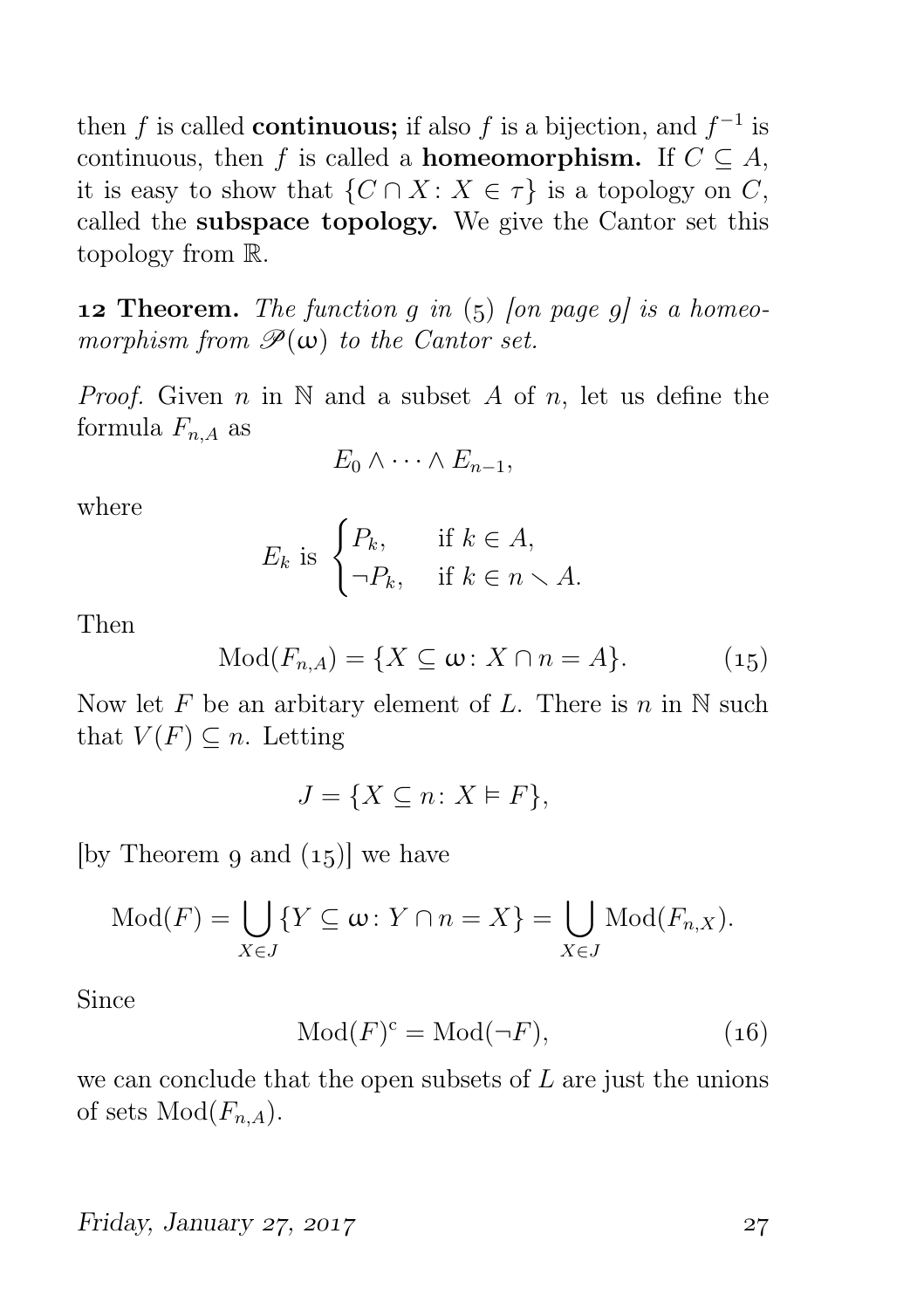For all X in  $\mathscr{P}(\omega)$ ,

 $X \models F_{nA} \iff A \subseteq X \subseteq A \cup \{x \in \omega : x \geq n\}.$ 

Thus

$$
g[\text{Mod}(F_{n,A})] = C \cap \left[g(A), g(A) + \frac{1}{3^n}\right] = C \cap I,
$$
 (17)

where  $I$  is the open interval

$$
\left(g(A) - \frac{1}{3^n}, g(A) + \frac{2}{3^n}\right).
$$

The intersection  $C \cap I$  being open in  $C, g^{-1}$  is continuous.

For the continuity of  $q$ , we observe that the interval  $I$  has length  $1/3^{n-1}$ . Let O be an open subset of R. For any a in  $C \cap O$ , for some positive  $\varepsilon_a$ ,

$$
(a-\varepsilon_a, a+\varepsilon_a) \subseteq O.
$$

Now let  $n_a$  be large enough that  $1/3^{n_a-1} < \varepsilon_a$ . For some subset  $A_a$  of  $n_a$ , [namely the subset  $n_a \cap A$ , where  $q(A) = a$ ,] we have

$$
a \in \left(g(A_a) - \frac{1}{3^{n_a}}, g(A_a) + \frac{2}{3^{n_a}}\right).
$$

Then also

$$
\left(g(A_a) - \frac{1}{3^{n_a}}, g(A_a) + \frac{2}{3^{n_a}}\right) \subseteq (a - \varepsilon_a, a + \varepsilon_a).
$$

Thus, [letting a range over  $C \cap O$ , by (17) we have]

$$
C \cap O = \bigcup_{x \in C \cap O} g[\text{Mod}(F_{n_x, A_x})],
$$

$$
g^{-1}[C \cap O] = \bigcup_{x \in C \cap O} \text{Mod}(F_{n_x, A_x}),
$$

and this is an open set.

The Cantor Set

Π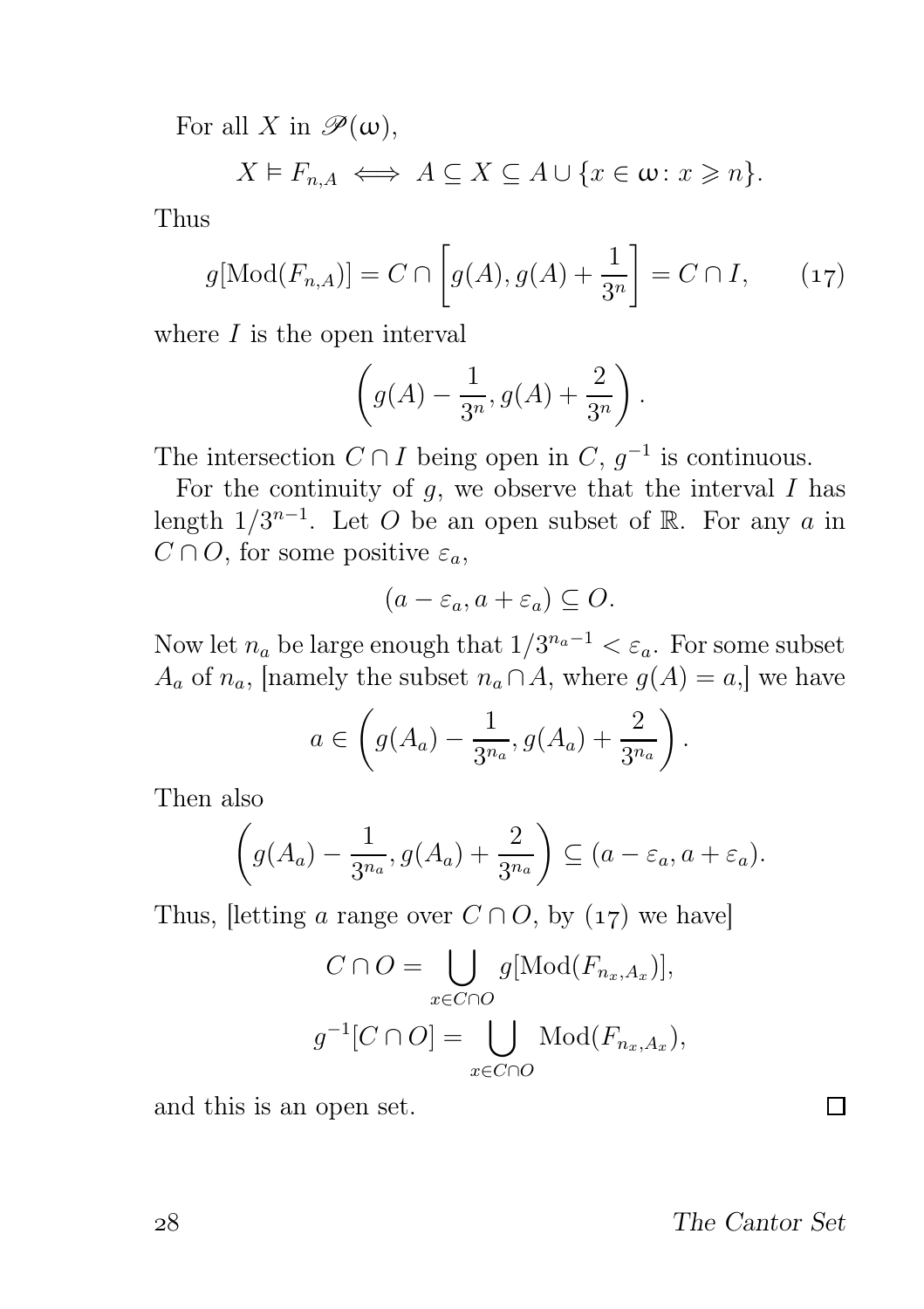### $6$  Saturday, January  $28$ ,  $2017$

If A is a subset of a topological space, and  $p \in A$ , there are two possibilities.

1. If, for some open set  $O$ , we have

$$
p \in O \ \& \ O \subseteq A,
$$

then A is called a **neighborhood** of p, and p is an interior point of A.

2. If, for all open sets  $O$ , we have

$$
p \in O \implies O \cap A^c \neq \varnothing,
$$

then  $p$  is a **limit point** of  $A<sup>c</sup>$ .

In the latter case, p is also a limit point of  $A^c \cup \{p\}.$ 

To prove the Heine–Borel Theorem (Theorem  $7$ , page  $18$ ), we used the easy observation that every open set is a neighborhood of all of its points, so that every closed set must contain all of its limit points. The converse takes a little more work (left as an exercise):

**13 Theorem.** In a topological space, every set that is a neighborhood of all of its points is open, and every set that contains all of its limit points is closed.

A topological space  $(\Omega, \tau)$  is **compact** if any of the following equivalent conditions is satisfied:

. Every family of closed sets whose every finite subfamily has nonempty intersection [that is, every family of closed sets that has the Finite Intersection Property defined on page  $18$  has nonempty intersection.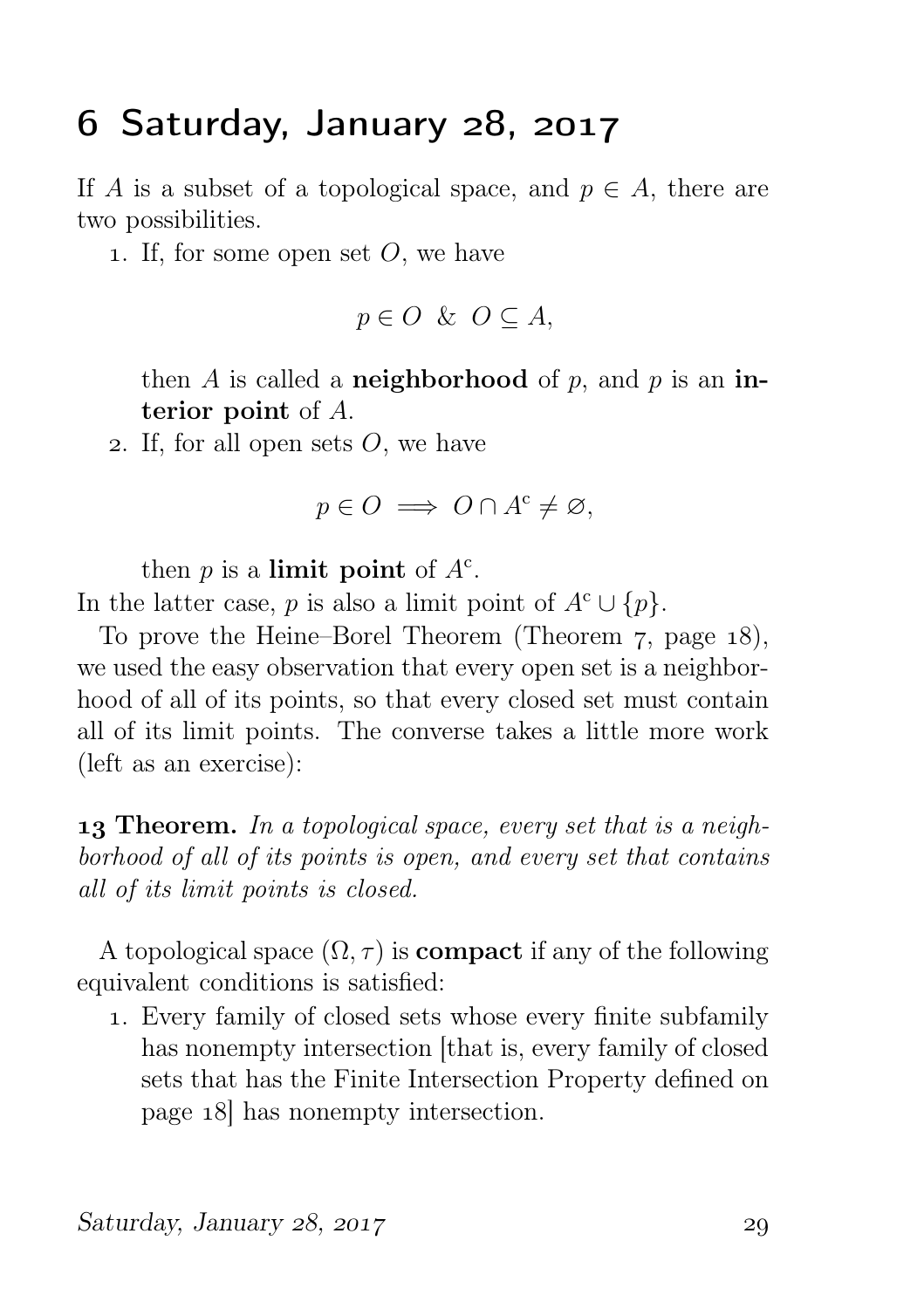. For every family of closed sets with empty intersection, there is a finite subfamily  $\{F_i: i < n\}$  such that

$$
F_0 \cap \cdots \cap F_{n-1} = \varnothing.
$$

3. For every family  $\mathscr O$  of open sets whose union is all of  $\Omega$ , there is a finite subfamily  $\{O_i: i < n\}$  such that

$$
O_0 \cup \cdots \cup O_{n-1} = \Omega.
$$

In the last condition,  $\mathcal O$  is called an open covering of  $\Omega$ , and then  $\{O_i\colon i < n\}$  may be referred to as a **finite sub-covering** of  $\mathcal{O}$ .

The Heine–Borel Theorem (our Theorem  $7$ ) is that every closed, bounded subset of  $\mathbb R$  is compact. (Actually it is true for each  $\mathbb{R}^n$ .) With the Compactness Theorem for propositional logic (Theorem 10, page 23), we showed that  $\mathscr{P}(\omega)$  is compact in the topology whose closed sets are just the sets  $Mod(Γ)$ , where  $\Gamma \subseteq L$ , L being the set of propositional formulas in the variables  $P_k$ , where  $k \in \omega$ . Here, for each F in L, we have again (16), so that  $Mod(F)$  is **clopen:** both closed and open.

**14 Theorem.** In  $\mathcal{P}(\omega)$ , the clopen sets are precisely the sets  $Mod(F)$ , where  $F \in L$ .

*Proof.* Suppose  $Mod(\Gamma)$  is open (as well as closed) for some subset  $\Gamma$  of L. Then  $Mod(\Gamma)^c$  is closed, so it is compact (as is every closed subset of a compact space, easily). But

$$
\operatorname{Mod}(\Gamma)^c = \bigcup_{F \in \Gamma} \operatorname{Mod}(\neg F).
$$

By Compactness, there is a finite subset  ${F_k: k < n}$  of  $\Gamma$  such that

$$
Mod(\Gamma)^{c} = Mod(\neg F_0) \cup \dots \cup Mod(\neg F_{n-1}),
$$
  
Mod(\Gamma) = Mod(F\_0 \land \dots \land F\_{n-1}).

The Cantor Set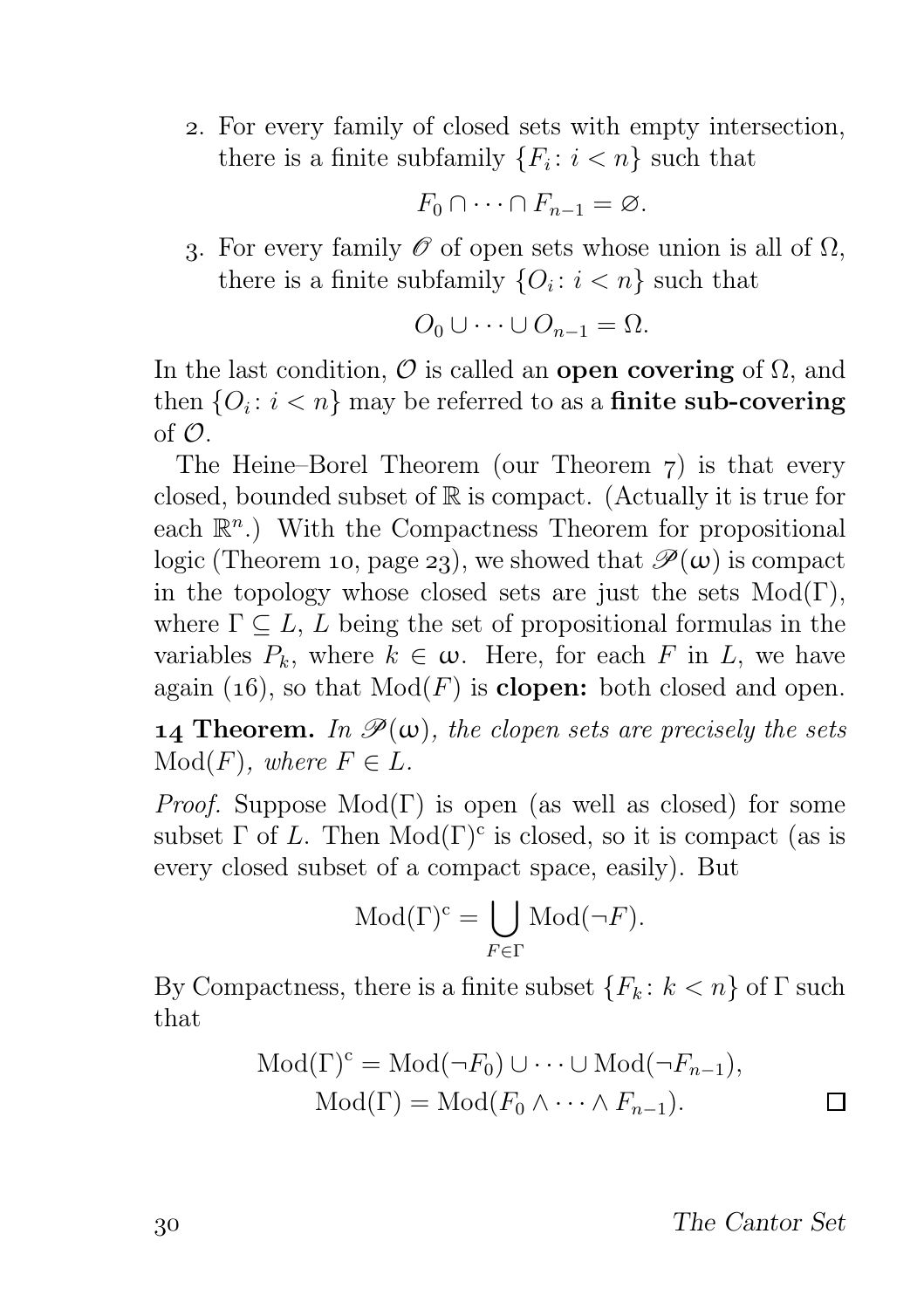The relation  $\sim$  of **logical equivalence** on L is given by

$$
F \sim G \iff \text{Mod}(F) = \text{Mod}(G). \tag{18}
$$

We can now define

$$
[F] = \{ X \in L : X \sim F \},
$$
  

$$
L/\sim = \{ [X] : X \in L \}.
$$

The definitions ensure that there is a well-defined injection

$$
[X] \mapsto \mathrm{Mod}(X)
$$

from  $L/\sim$  to  $\mathscr{P}(\omega)$ . By the last theorem, the map is also surjective onto the collection  $\mathscr B$  of clopen subsets of  $\omega$ . Here  $\mathscr{B}$  is closed under

- (1) the binary operations  $\cap$  and  $\cup$ ,
- (2) the singulary operation  $\degree$ , and
- (3) the nullary operations  $\varnothing$  and  $\omega$  (that is,  $\mathscr B$  contains these sets).

This makes  $\mathscr{B}$  a *Boolean subalgebra* of  $\mathscr{P}(\omega)$ . Since

$$
Mod(F \wedge G) = Mod(F) \cap Mod(G),
$$
\n
$$
Mod(F \vee G) = Mod(F) \cup Mod(G),
$$
\n
$$
Mod(\neg F) = Mod(F)^{c},
$$
\n
$$
Mod(P_0 \wedge \neg P_0) = \varnothing,
$$
\n
$$
Mod(P_0 \vee \neg P_0) = \omega,
$$
\n
$$
(20)
$$

 $Saturday, January 28, 2017$   $31$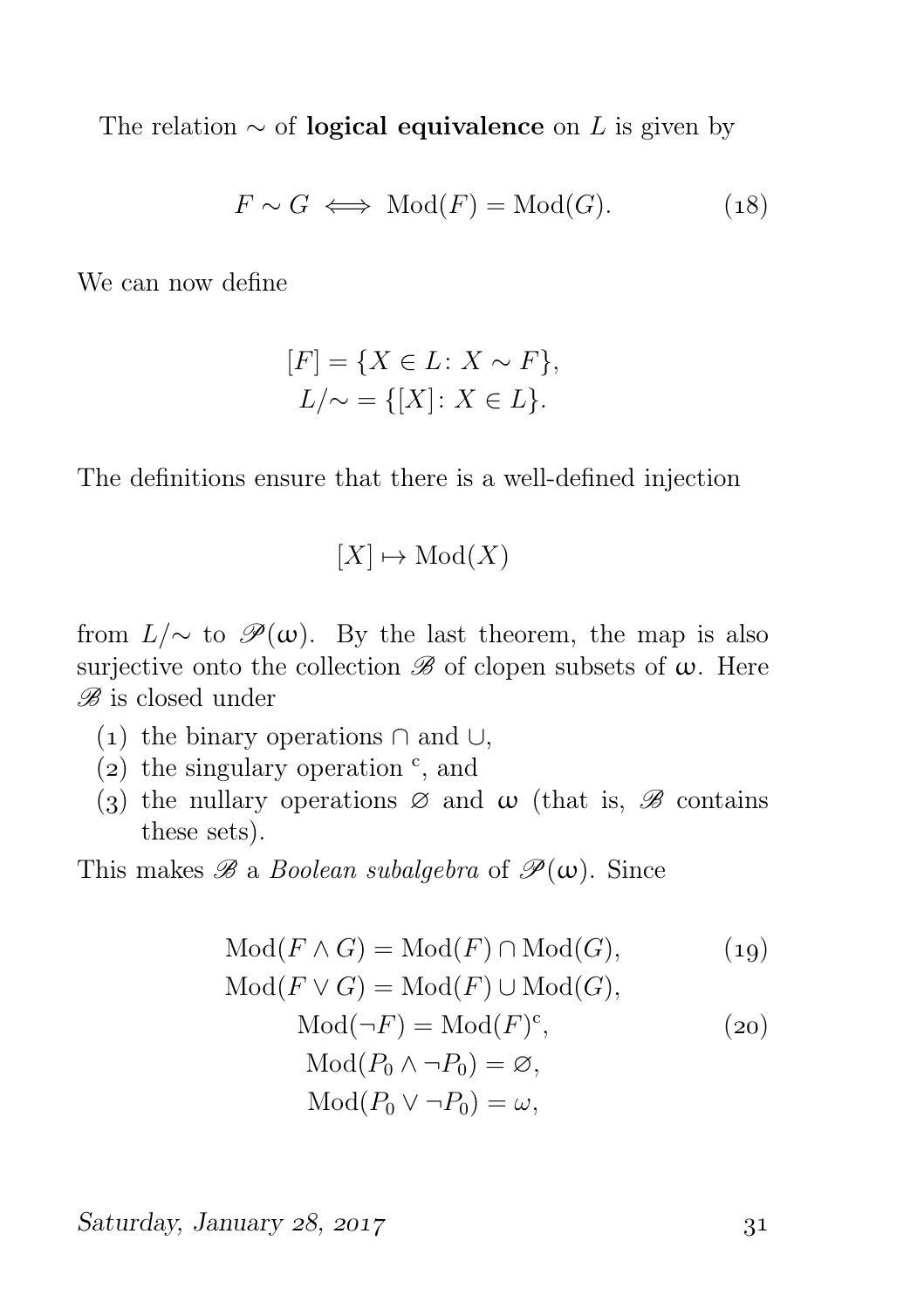$L/\sim$  is a Boolean algebra with respect to the (well-defined) operations given by

$$
[F] \wedge [G] = [F \wedge G],
$$
  
\n
$$
[F] \vee [G] = [F \vee G],
$$
  
\n
$$
\neg [F] = [\neg F],
$$
  
\n
$$
\bot = [P_0 \wedge \neg P_0],
$$
  
\n
$$
\top = [P_0 \vee \neg P_0].
$$

In general, an abstract **Boolean algebra** (like  $L/\sim$ ) is a set B with operations  $\wedge$ ,  $\vee$ ,  $\neg$ ,  $\perp$ , and  $\top$  with the following properties.

1. The binary operations  $\vee$  and  $\wedge$  are **commutative:** 

$$
x \lor y = y \lor x, \qquad x \land y = y \land x.
$$

2. The elements  $\perp$  and  $\top$  are **identities** for  $\vee$  and  $\wedge$  respectively:

$$
x \vee \bot = x, \qquad x \wedge \top = x.
$$

3. ∨ and  $\land$  are mutually distributive:

$$
x \vee (y \wedge z) = (x \vee y) \wedge (x \vee z),
$$
  

$$
x \wedge (y \vee z) = (x \wedge y) \vee (x \wedge z).
$$

4. The element  $\neg x$  is a **complement** of x:

$$
x \vee \neg x = \top, \qquad x \wedge \neg x = \bot.
$$

Additional properties like associativity of ∧ and ∨ follow from the given identities: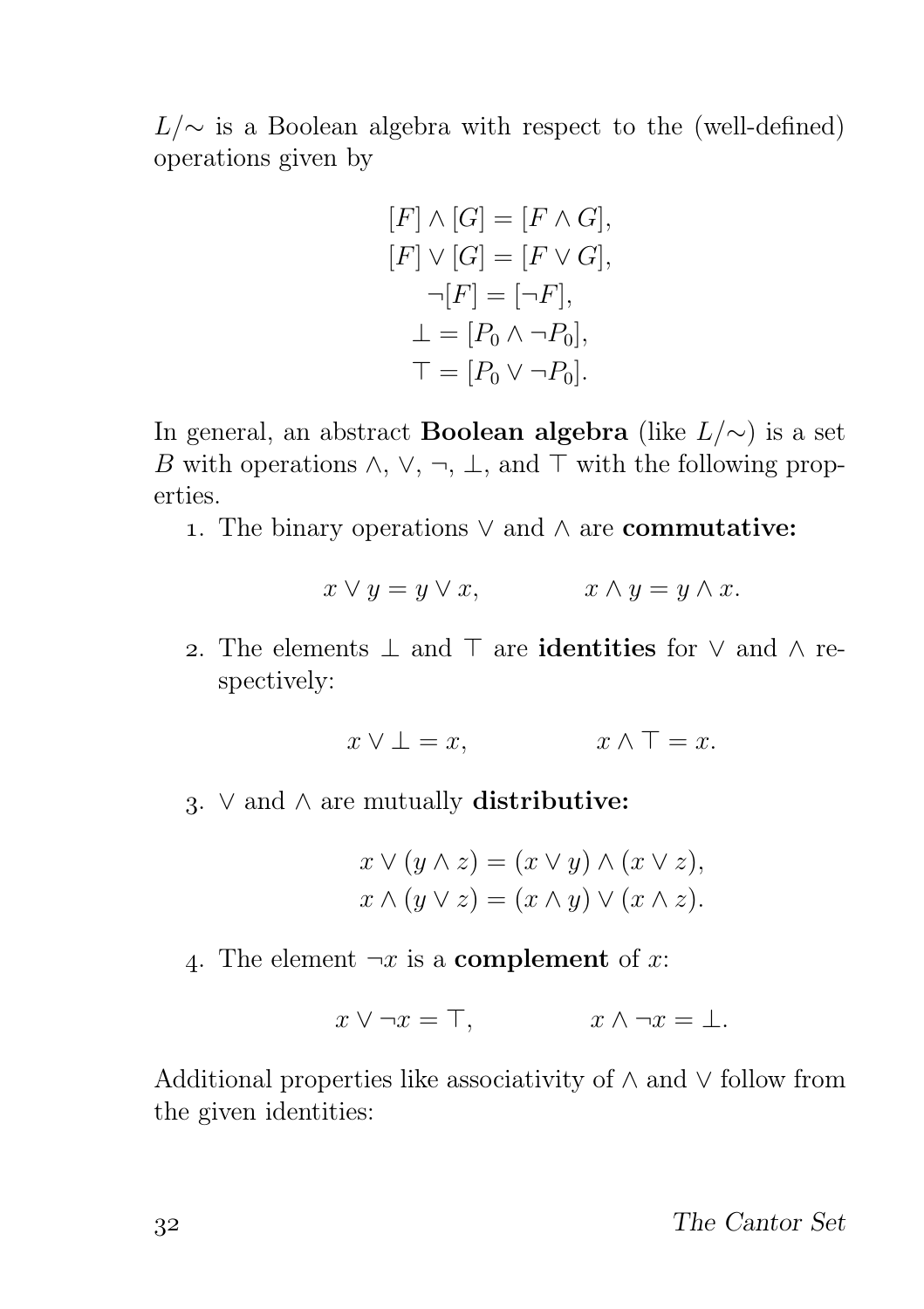**15 Theorem** (E. Huntington, 1904). In any Boolean algebra:

$$
x \lor x = x, \qquad x \land x = x,
$$
  
\n
$$
x \lor \top = \top, \qquad x \land \bot = \bot,
$$
  
\n
$$
x \lor (x \land y) = x, \qquad x \land (x \lor y) = x,
$$
  
\n
$$
\neg\neg x = x,
$$
  
\n
$$
\neg(x \lor y) = \neg x \land \neg y, \qquad \neg(x \land y) = \neg x \lor \neg y,
$$
  
\n
$$
(x \lor y) \lor z = x \lor (y \lor z), \qquad (x \land y) \land z = x \land (y \land z).
$$

*Proof.* We prove only  $(21)$ :

$$
x \lor (x \land y) = (x \land \top) \lor (x \land y)
$$
  
=  $x \land (\top \lor y) = x \land \top = x.$ 

We shall investigate how  $\mathscr{P}(\omega)$ , or more precisely a space homeomorphic with it, can be obtained from the Boolean algebra L/∼. The same construction will work for any Boolean algebra, and then the algebra can be recovered as being isomorphic to the algebra of clopen subsets of the space. This is the Stone Representation Theorem, Theorem 17 below.

We shall need that, on any Boolean algebra, there is a partial ordering  $⊢$  given by

$$
x \vdash y \iff x \land y = x.
$$

Note that, by  $(21)$ ,

$$
x \wedge y = x \iff x \vee y = y.
$$

If  $A \subseteq \omega$ , we define

$$
Th(A) = \{ X \in L : A \models X \}. \tag{22}
$$

 $Saturday, January 28, 2017$  33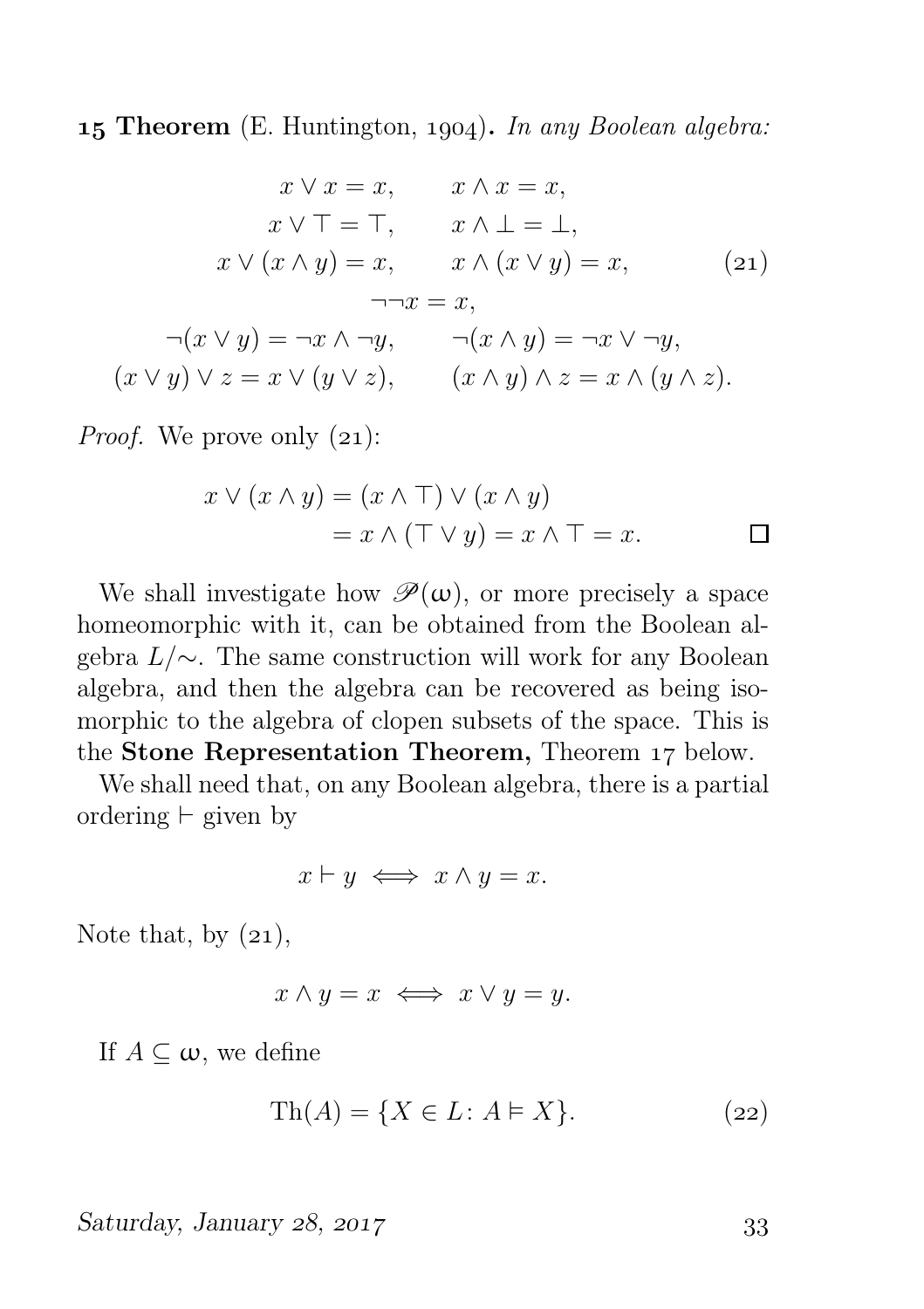This is the **theory** of A, and it has the following properties.

$$
F \in \text{Th}(A) \And G \in \text{Th}(A) \implies (F \land G) \in \text{Th}(A), \quad (23)
$$

$$
F \in \text{Th}(A) \& F \vdash G \implies G \in \text{Th}(A), \tag{24}
$$

$$
F \notin \text{Th}(A) \iff \neg F \in \text{Th}(A). \tag{25}
$$

As a result, Th(A) [more precisely, the set  $\{[X]: X \in \text{Th}(A)\}\$ 

- is a filter of the algebra  $L/\sim$ , by (23) and (24),
- by these and  $(25)$ , is an **ultrafilter**.

We may blur the distinction between formulas in  $L$  and their equivalence classes in  $L/\sim$  [thus identifying the sets Th(A) and  $\{[X]: X \in \text{Th}(A)\}\$ . An ultrafilter is a maximal filter, if the whole algebra is not counted as a filter; any larger filter than Th(A) would contain some F not in Th(A); but then Th(A) contains  $\neg F$ , so the larger filter contains  $F \wedge \neg F$ , which is equivalent to  $\bot$ , and  $\bot \vdash G$  for all G in L.

The converse also holds:

**16 Theorem.** Every ultrafilter of  $L/\sim$  is the theory of some element of  $\mathscr{P}(\omega)$ .

*Proof.* Given an ultrafilter  $\Phi$  of  $L/\sim$ , we may let

 $A = \{k \in \omega : P_k \in \Phi\}.$ 

By induction in  $L, \Phi = \text{Th}(A)$ , that is, for all F in L,

$$
F \in \Phi \iff A \models F. \tag{26}
$$

[In detail:

- 1. (26) holds by (6a) when F is atomic.
- 2. If  $(26)$  holds when F is G, then

 $\neg G \in \Phi \iff G \notin \Phi$  [by (25)]  $\Leftrightarrow$   $A \not\models G$  [by hypothesis]  $\Leftrightarrow$   $A \models \neg G$ . [by (6b)]

The Cantor Set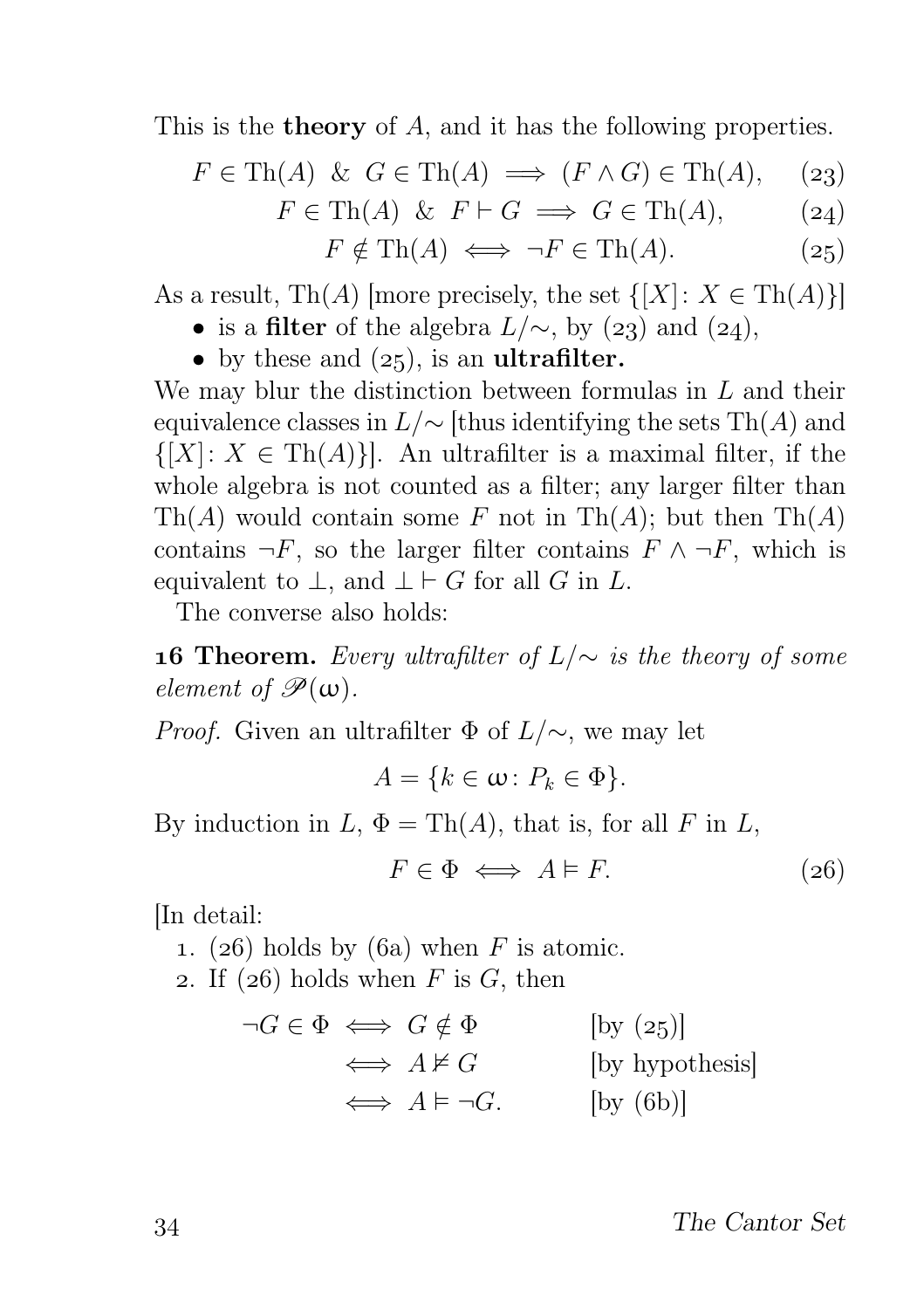3. If (26) holds when F is either of G and H, then

$$
(G \land H) \in \Phi \iff G \in \Phi \& H \in \Phi \quad \text{[by (23) and (24)]}
$$

$$
\iff A \models G \& A \models H \quad \text{[by hypothesis]}
$$

$$
\iff A \models (G \land H). \qquad \text{[by (6c)]}
$$

This completes the induction.]

For any Boolean algebra B, we shall denote the set of ultrafilters of  $B$  by

 $S(B)$ ;

this is the **Stone space** of  $B$ , because it will have a topology. In our case, we have a bijection  $X \mapsto \text{Th}(X)$  from  $\mathscr{P}(\omega)$  to  $S(L/\sim)$ , and this will be a homeomorphism.

### 7 Sunday, January 29, 2017

We have been working with the relation  $\models$  from  $\mathscr{P}(\omega)$  to L. We have used it to define, by  $(7)$  on page 21, a map  $X \mapsto Mod(X)$  from L to  $\mathscr{P}(\mathscr{P}(\omega))$ . This map has the properties given by  $(19)$  and  $(20)$  on page 31, so that, when we define the relation  $\sim$  of logical equivalence as in (18), the map  $X \mapsto Mod(X)$  induces a Boolean-algebra embedding of  $L/\sim$ in  $\mathscr{P}(\mathscr{P}(\omega))$ . As we have shown (Theorem 14, page 30), the embedding is an isomorphism with the algebra of clopen subsets of  $\mathscr{P}(\omega)$ .

We have also defined by (22) a "dual" map,  $Y \mapsto \text{Th}(Y)$ , from  $\mathscr{P}(\omega)$  to  $\mathscr{P}(L/\sim)$ . By Theorem 16 (page 34), the map is a bijection onto S( $L/\sim$ ), the set of ultrafilters of  $L/\sim$ .

As by (8) we define  $Mod(\Gamma)$  when  $\Gamma \subseteq L$ , so we can define

$$
\mathrm{Th}(\mathscr{A}) = \bigcap_{Y \in \mathscr{A}} \mathrm{Th}(Y)
$$

 $\Box$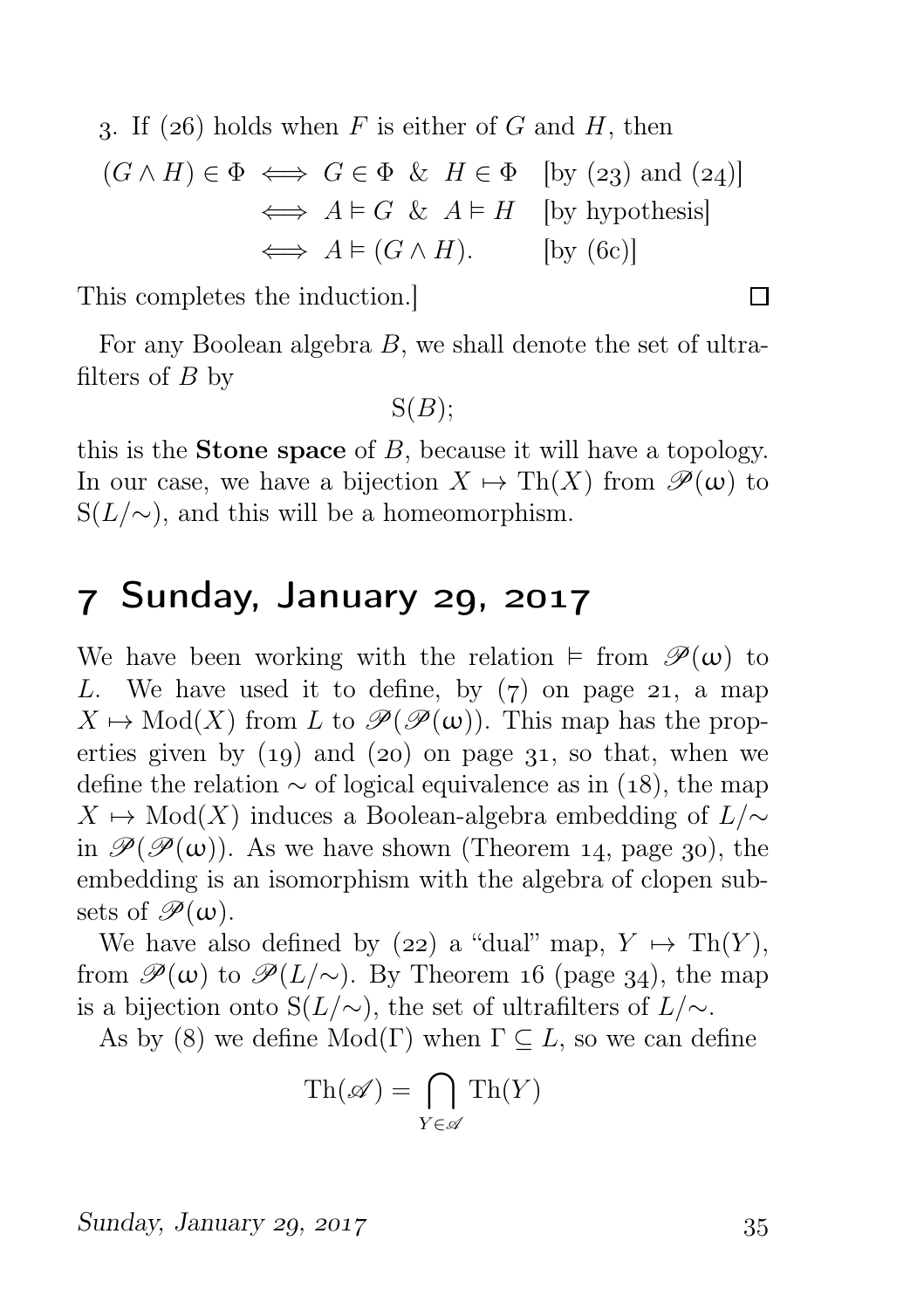when  $\mathscr{A} \subseteq \mathscr{P}(\omega)$ . Then

$$
\Gamma \subseteq \Delta \implies \text{Mod}(\Gamma) \supseteq \text{Mod}(\Delta),
$$
  

$$
\mathscr{A} \subseteq \mathscr{B} \implies \text{Th}(\mathscr{A}) \supseteq \text{Th}(\mathscr{B}).
$$

Simply on this basis,

$$
Mod \circ Th \circ Mod = Mod,
$$
  

$$
Th \circ Mod \circ Th = Th,
$$

so that there is a one-to-one correspondence, called a Galois correspondence, between the sets  $Mod(Γ)$  and the sets  $\text{Th}(\mathscr{A})$ . In the original Galois theory, the correspondence is between subfields of a field  $K$  and subgroups of the group of automorphisms of  $K$ ; one obtains this by using, in place of our  $\vDash$ , the relation R from the field to the automorphism group given by

 $x R \sigma \iff x^{\sigma} = x.$ 

In our case, the sets Th( $\mathscr A$ ) are filters of  $L/\sim$ , while the sets  $Mod(Γ)$  can be called **elementary classes** (though all this means is that they are the classes of models of sets of formulas).

17 Stone Representation Theorem. Every Boolean algebra embeds in an algebra  $\mathscr{P}(\Omega)$  for some set  $\Omega$ .

*Proof.* If we replace  $L$  with an arbitrary Boolean algebra  $B$ , then we can also replace  $\mathscr{P}(\omega)$  with S(B), and  $\models$  with  $\in$ . When we define the map  $x \mapsto [x]$  from B to  $\mathscr{P}(S(B))$  by

$$
[a] = \{ U \in S(B) \colon a \in U \},\
$$

then

$$
[a] \cap [b] = [a \wedge b],
$$

$$
[a]^{c} = [\neg a],
$$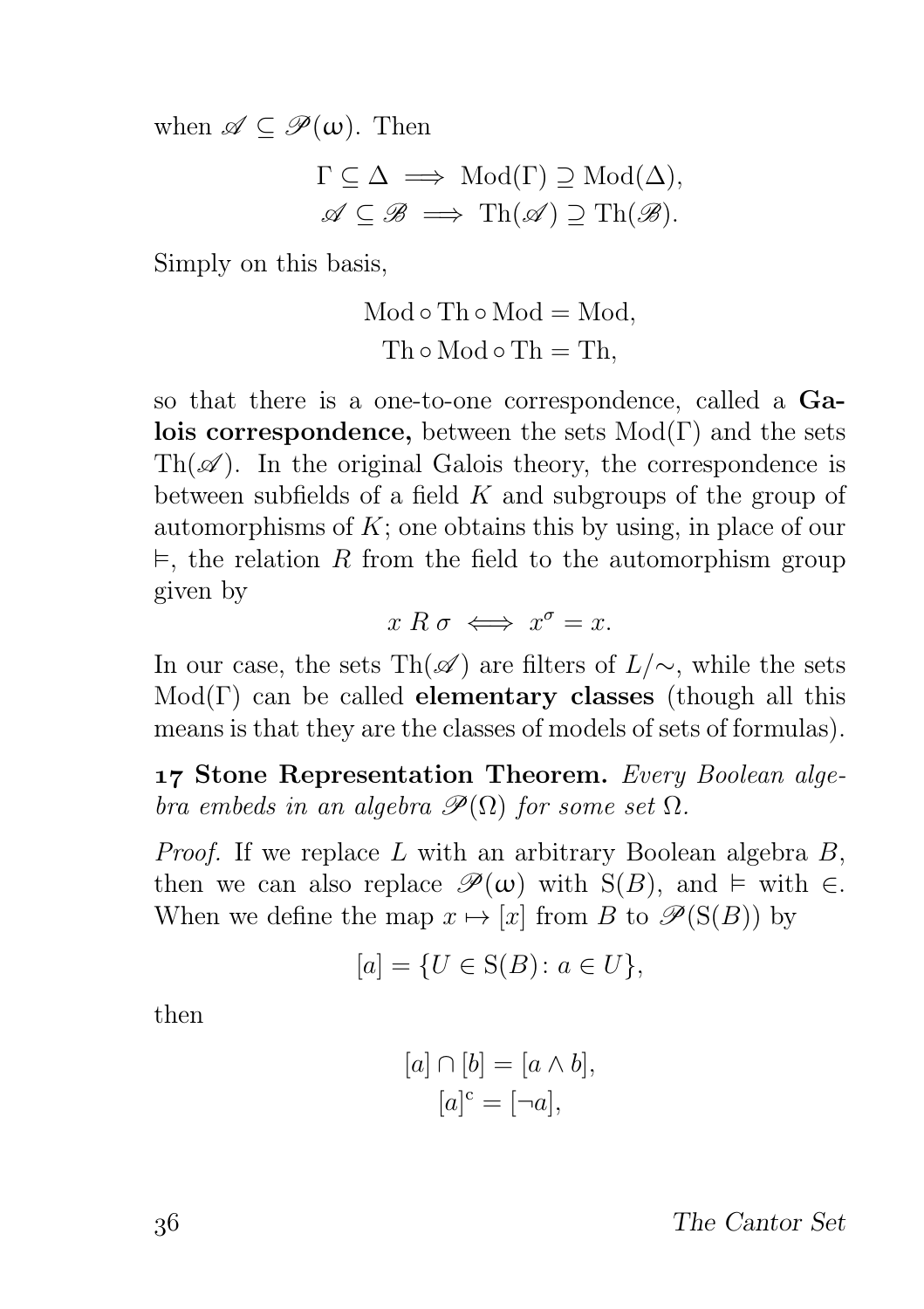so the map is a homomorphism of Boolean algebras. It is an embedding, by the Axiom of Choice, or rather by the weaker axiom called the Prime Ideal Theorem (which is that every proper ideal of a ring is included in a prime ideal; the Axiom of Choice gives that every proper ideal is included in a maximal ideal; maximal ideals are always prime, but in Boolean rings, prime ideals are also maximal). П

In the proof, the subsets [a] of  $S(B)$  serve as the clopen sets of a topology, the Stone topology; the closed sets are

$$
\bigcap_{x\in I}[x],
$$

where  $I \subseteq B$ . This topology is always compact: showing this comes down to observing that if  $\bigcap_{x\in I_0}[x]$  is never empty when  $I_0$  is a finite subset of  $I$ , then  $I$  is included in a proper filter, and therefore (by the Prime Ideal Theorem) an ultrafilter  $U$ ; but this just means  $U \in \bigcap_{x \in I}[x]$ .

A first-order logic, such as the logic of set theory, defines formulas as in propositional logic, except that the atomic formulas are not propositional variables, but (in the case of set theory) formulas  $x \in y$ ; also, if  $\varphi$  is a formula, and x is a variable, then so is  $\exists x \varphi$ . One has the notion of a free variable of a formula; if a formula has no free variable, the formula is a sentence. Every sentence has a class of models, which, considered in themselves, are **structures.** Defining logical equivalence as before, one obtains a Boolean algebra of sentences, called a Lindenbaum algebra after a student of Tarski, murdered by the Nazis. The Stone space of this algebra is automatically compact. The Compactness Theorem can then be understood as being that every ultrafilter of the Lindenbaum algebra is in fact the theory of some structure.